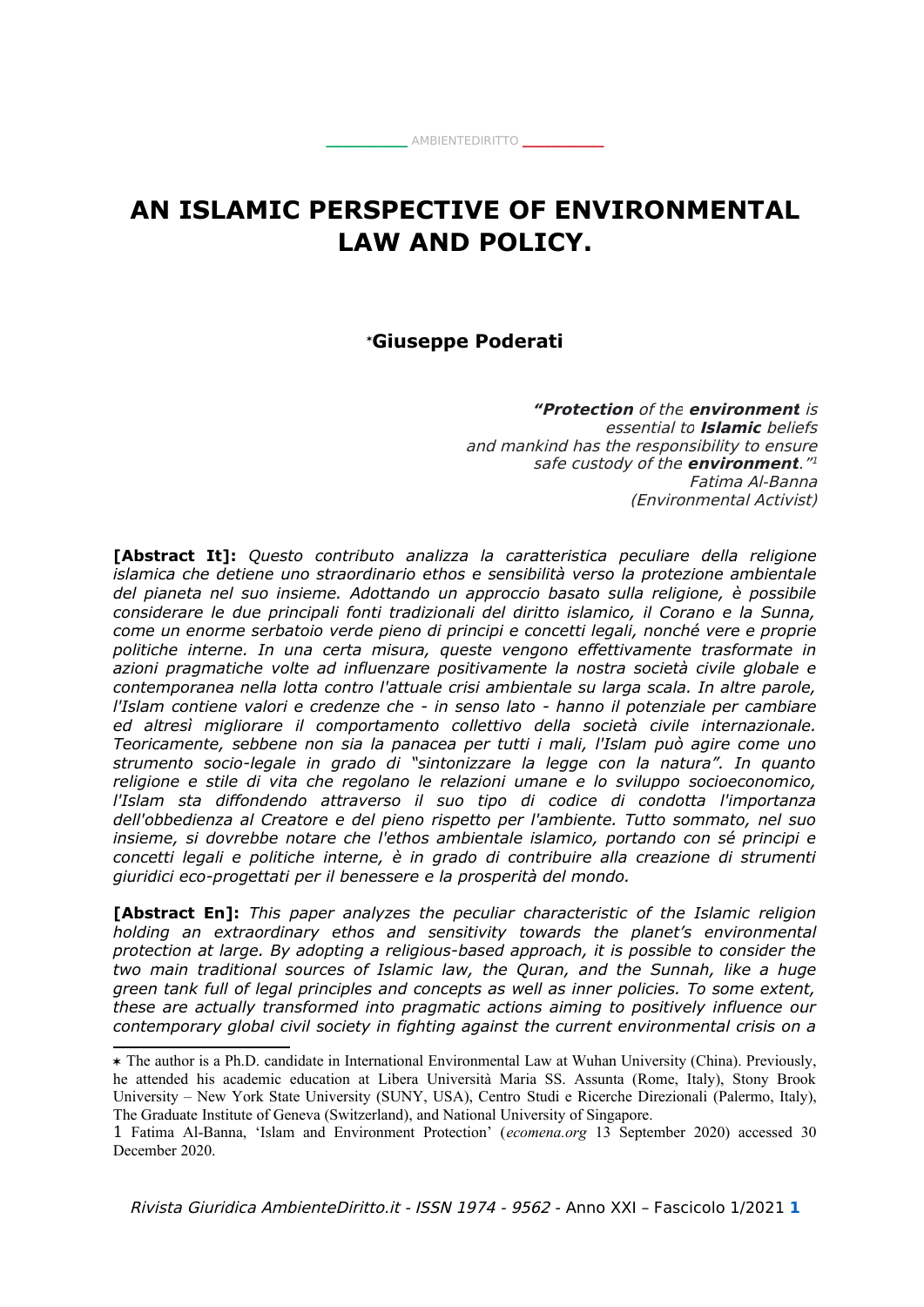*large scale. In other words, Islam contains values and beliefs that – broadly speaking – have the potential to change and improve international society's collective behavior. Theoretically, though it is not the panacea for all ills, Islam can act as a socio-legal tool capable of "tuning the law with nature." As religion and way of life regulating human relationships and socio-economic development, Islam is disseminating through its sort of code of conduct the importance of obedience to the Creator and full respect for the environment. All in all, taken as a whole, one ought to note that the Islamic environmental ethos, by carrying with itself legal principles and concepts as well as inner policies, is able to contribute to creating eco-designed legal instruments for the wellbeing and prosperity of the world.*

**Sommario: 1.** Introduction. - 2. Section I: From a scientific and legal definition of environment to an Islamic one**.** – **3.** Section II: Main Islamic Principles and Concepts of Environmental Law governing the protection of nature. – **4.** Section III: Influence of Islamic environmental *ethos* in domestic experiences. – **5.** Section IV: The Islamic Declaration on Climate Change. – **6.** Section V: Conclusions.

#### **INTRODUCTION**

This paper analyzes the peculiar characteristic of the Islamic religion holding an extraordinary *ethos* and sensitivity towards the planet's environmental protection at large. It is possible to consider the two main traditional sources of Islamic law, the *Quran,* and the *Sunnah*, like a huge *green tank* full of legal principles and concepts as well as inner policies. These are actually transformed into pragmatic actions aiming to positively influence our contemporary global civil society in fighting against the current environmental crisis<sup>[2](#page-1-0)</sup> on a large scale. In other words, Islam contains values and beliefs that – broadly speaking – have the potential to change and improve the international society's collective behavior. It does so *inter alia* by increasing the environmental awareness and its importance within numerous national legal systems<sup>[3](#page-1-1)</sup> and serving as a powerful *catalyst* to the legal development of the

<span id="page-1-0"></span><sup>2</sup> Seyyed Hossein Nasr, "Islam, the Contemporary Islamic World, and the Environmental Crisis" in Richard C. Foltz, Frederick M. Denny, Azizan Baharuddin (eds), *Islam and Ecology, A Bestowed Trust*, (Harvard University Press 2003).

<span id="page-1-1"></span><sup>3</sup> Under this perspective, it is possible to refer to a so-called *liberal Islamic ethos* characterized by "attitudes and institutions [that] are liberal in the sense of being broad-minded and tolerant towards members of society that differ in religious conviction or political ideology from the majority. See, Sohail H. Hashmi, 'Cultivating a Liberal Islamic Ethos, Building an Islamic Civil Society' (2007) 27 (1) *Journal of the Society of Christian Ethics* <http://www.jstor.org/stable/23561848> (accessed 7 April 2020)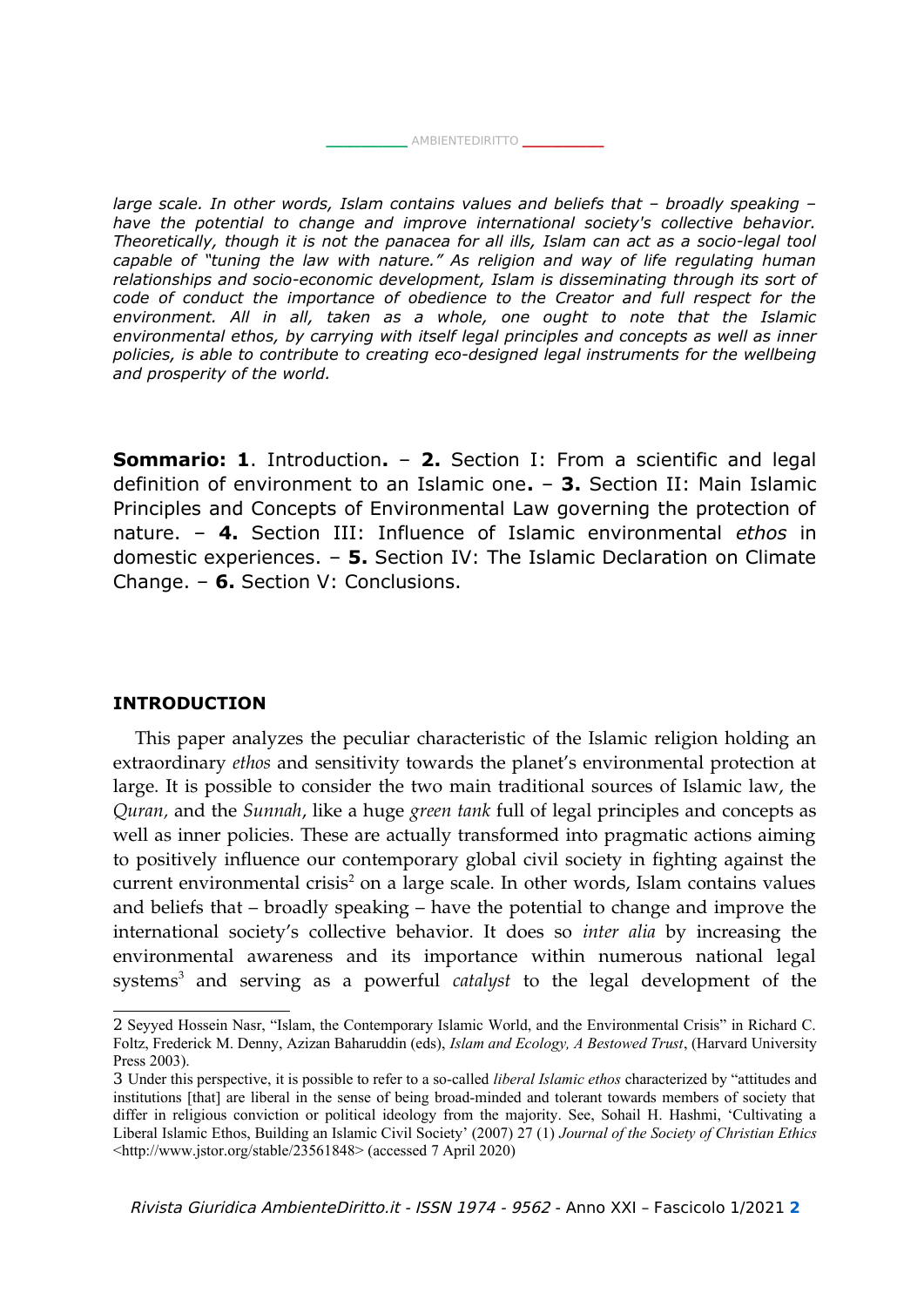environmental protection regime at the international level. This paper offers an intellectual point of view about the opportunity of literally incorporating Islamic *green values* into the mainstream of law-making and decision-making processes in the public sphere<sup>[4](#page-2-0)</sup> and combining it with the enrichment of the essential civic practice of interfaith dialogue that improves morality of individuals.

This is what Islam as a whole is being called to. All in all, it is possible to assume a *holistic* approach to scale up legal solutions for creating the operational conditions of sustainable economic development now and for the future generations to come in Muslim and non-Muslim societies. **Section I** provides a comprehensive Islamic definition of environment referring to the *Quran* and the Islamic intellectual community or "the learned ones" (*Ulama - علمــاء*). Of note, due to its multidimensional character, to define what is the meaning of the term environment today is a quite challenging task. **Section II** focuses on the set of the Islamic environmental legislative principles and theoretical concepts that govern the protection and conservation of nature. Subsequently, **Section III** aims at providing some critical insights primarily to demonstrate how this vibrant Islamic *ethos* contained in the *Quran* is fundamentally shaping environmental laws, policies, and institutions in several countries. This section assesses the Indonesian practice of Islamic law in relation to the case of *transboundary haze*. Then, **Section IV** shades the light on the climate change and land degradation related issues. These challenges are crucial and even present in the modern *soft law<sup>[5](#page-2-1)</sup>* instruments, namely: (i) the *Muslim Seven Year Action Plan (2010 – 2017)[6](#page-2-2)* and its subsequent (ii) *Islamic Declaration on Global Climate Change 2015*. Consequently, Islam (together with other religions) disseminates a sort of *Eco-Theology* or *Ecological Message[7](#page-2-3)* to preserve and protect our global common goods. It is also provided an assessment about new legal and financial instruments such as the environmental courts and *green Sukūk bond*. **Section V** provides the conclusions.

#### **SECTION I**

## **From a scientific and legal definition of environment to an Islamic one.**

It is necessary to begin methodically defining what precisely the term environment means. The environment is described as a *fluid* or *prismatic* concept because of its

<span id="page-2-0"></span><sup>4</sup> Sayyid Tahir and Ziaul Haque, 'Islamic Perspectives on Economic Development' (1995) 34 (4) *The Pakistan Development Review*.

<span id="page-2-1"></span><sup>5</sup> Pierre-Marie Dupuy, 'Soft Law and the International Law of the Environment' (1990/1991) 12 *Michigan Journal of International Law*.

<span id="page-2-2"></span><sup>6</sup> Muslim Seven Year Action Plan (2010 – 2017)

<span id="page-2-3"></span><sup>7</sup> Akhtarddin Ahmad, *Islam and the Environmental Crisis* (Ta-Ha Publishers Ltd. 1997).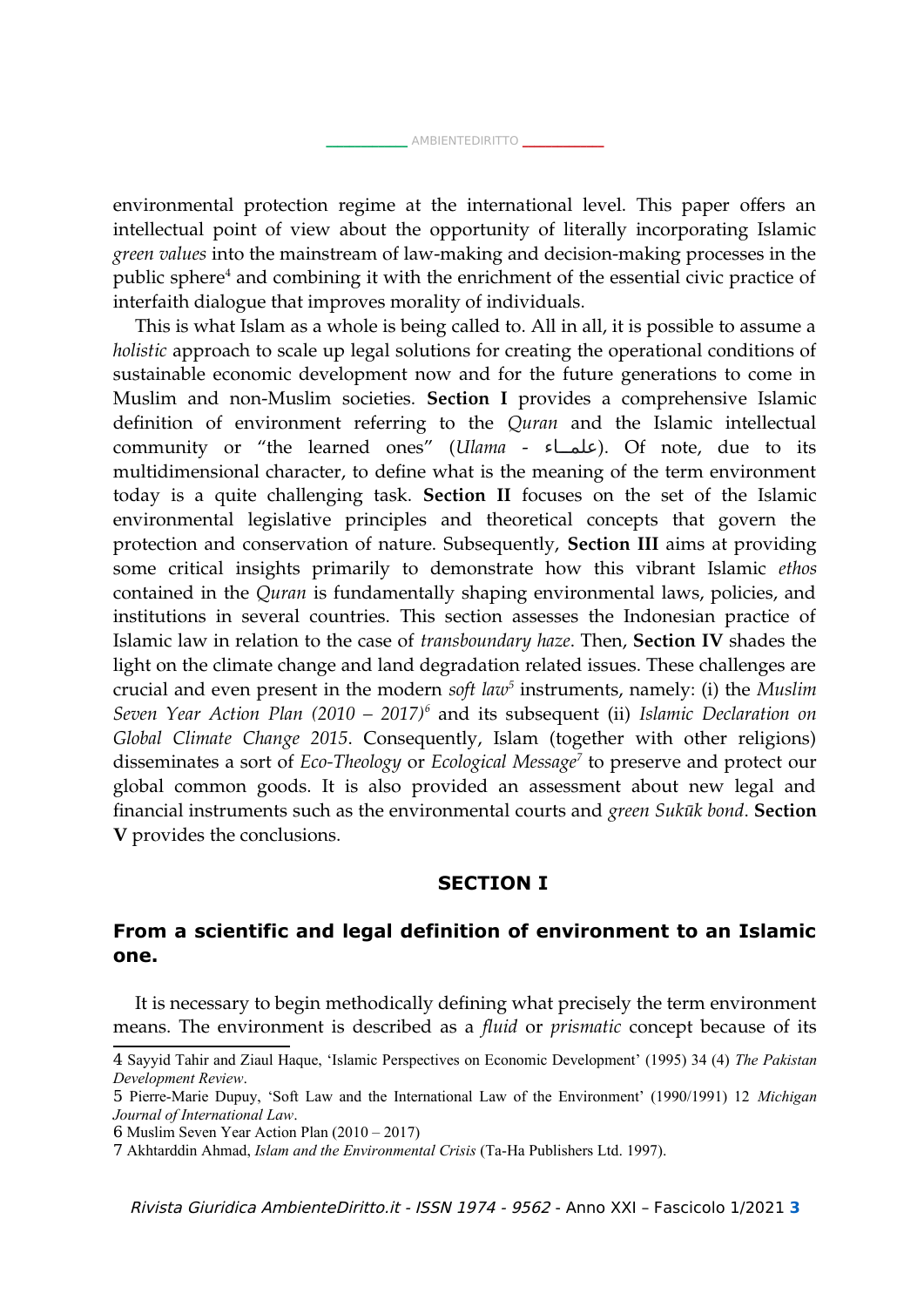multidimensional character pertaining to science, ecology, policy, media, and advocacy. There are many definitions available at the **scientific level**, mainly linked to ecology. For instance, the *Oxford Dictionary of Ecology* provides us a broad definition of the term environment, namely: "the complete range of external conditions, physical and biological, in which an organism lives. Environment includes social, cultural, and (for humans) economic and political considerations, as well as the more usually understood features such as soil, climate, and food supply."[8](#page-3-0) Although this outlined general definition constitutes the foundation of the so-called *ecosystem approach* adopted in many multilateral environmental agreements, it is not able to provide a legal definition.

\_ [AMBIENTEDIRITTO](http://www.AMBIENTEDIRITTO.it/) \_\_\_

As to the specific ever evolving **legal definition** of the term environment, one initial definition could be found in the 1972 Stockholm Declaration describing it as: "the natural resources of the Earth, including the air, water, land, flora and fauna and especially representative samples of natural ecosystems."[9](#page-3-1) In 1986, the New Zealand Environmental Act includes in the definition of the term environment the following wide-ranging factors: "a) the ecosystems and their constituent parts; b) all natural and physical resources; c) the social, economic, aesthetic and cultural conditions which affect the environment or which are affected by changes to the environment.<sup>[10](#page-3-2)</sup> Thus considered, as noted by Salter, there are several dimensions to be taken into account within the legal boundaries of the definition of environment, precisely among these the following ones: (i) natural (e.g., wilderness), (ii) manmade (e.g., cultural heritage) and (iii) human dimension (e.g., human security and health).<sup>[11](#page-3-3)</sup>

In the general practice of Public International Law, the *International Court of Justice (ICJ)* notably stated that: "the environment is not an abstraction but represents the living space, the quality of life and the very health of human beings, including generations unborn."[12](#page-3-4) It is theoretically possible to give a concise and well-founded legal dimension to the definition of the environment through this statement made by the *ICJ* recognizing that there is a clear tendency to expanding this definition as long as an holistic approach is assumed. [13](#page-3-5)

Most importantly in our present context, it is to understand the definition of environment that **contemporary Islam proposes** as an "ecologically oriented

<span id="page-3-0"></span><sup>8</sup> Michael Allaby, *Oxford Dictionary of Ecology* (Oxford University Press, 2005) 154.

<span id="page-3-1"></span><sup>9</sup> Principle 2 in the Declaration of the UN Conference on Human Environment, Stockholm 1972, published in Molitor (ed), International Environmental Law, Primary Materials, 1991, p 81.

<span id="page-3-2"></span><sup>10</sup> R J Somerville, Environmental Audit: Insurance; Indemnities and Proposals for Reform in New Zealand Environmental Law, p 355.

<span id="page-3-3"></span><sup>11</sup> Cf J R Salter, European Environmental Law, International Environmental Law and Policy Series, 1994; W H Rodgers, Environmental Law, 1977, p 1. See, also, Giuseppe Poderati, 'A Smart Legal Instrument in the face of a Global Danger: THE MINAMATA CONVENTION on Mercury 2013' (*ambientediritto.it*) forthcoming 2021.

<span id="page-3-4"></span><sup>12</sup> *Legality of the Threat or Use of Nuclear Weapons*, Advisory Opinion, ICJ Reports 1996, para. 29.

<span id="page-3-5"></span><sup>13</sup> Ben-David, Michelle. "Defining International Environmental Law." *Ecology Law Quarterly*, vol. 38, no. 2, 2011, pp. 553–561, *JSTOR*, <www.jstor.org/stable/24115079> (accessed 29 December 2020).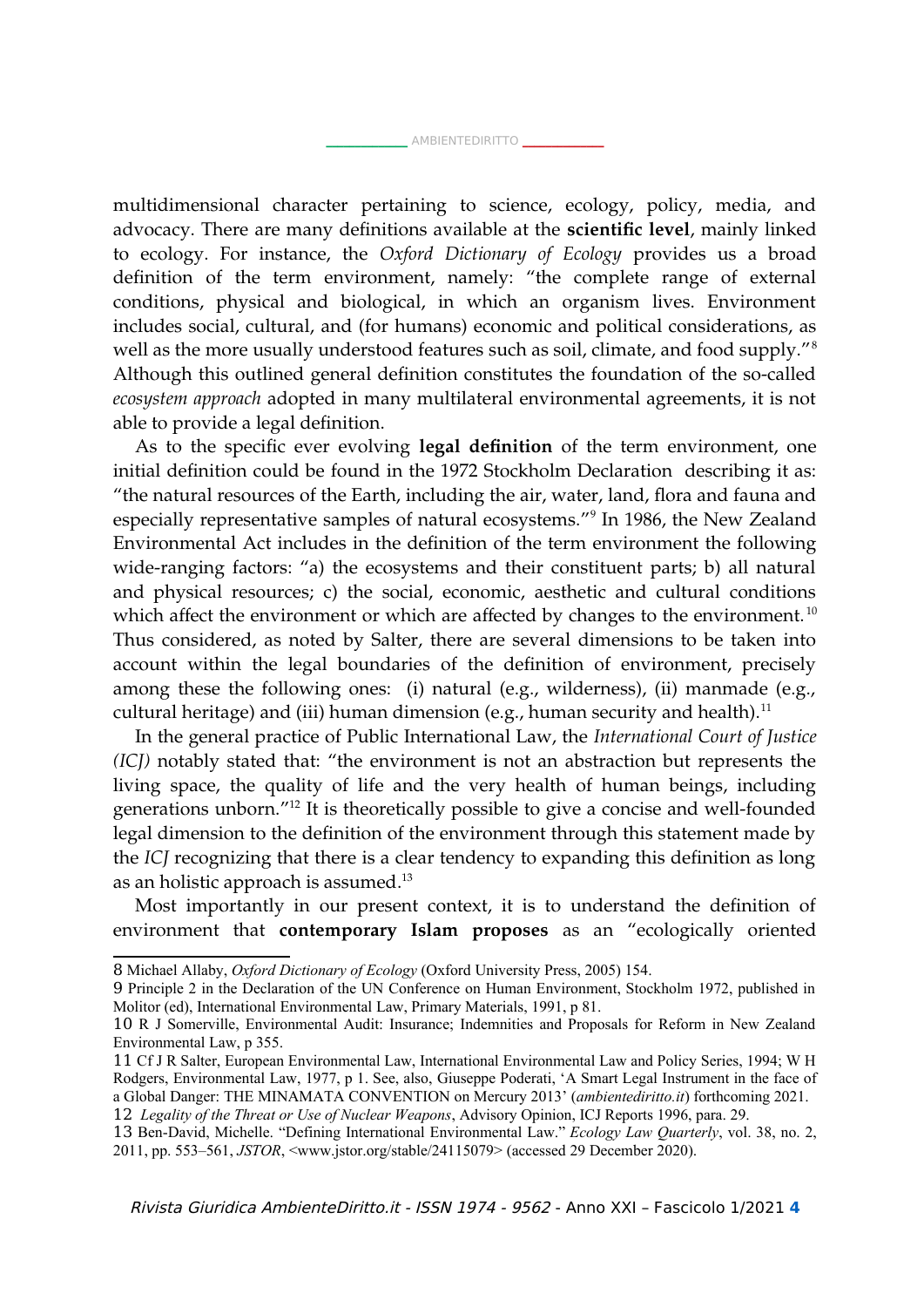religion"[14](#page-4-0) wearing the vests of a long-lasting legal tradition too. Primarily, the term environment in Islam is defined by using the word *muhīt* (محيط). This term derives from the word *hata* that means "to encompass." God is the Creator of the environment which is the place where humanity lives benefiting from the amazing bounties that altogether constitute what is called nature. Everything attached to nature is considered as a sign (*āyah* آبات) $^{15}$  $^{15}$  $^{15}$  of God. Hence, the environment is sacred and divine at the same time. It is fascinating that according to the *Quran* every creature has its own rights with some limitations (e.g., defense of the sanctity of human life).<sup>[16](#page-4-2)</sup>

As noted by Sayyed Hossein Al Nasr, "the Qur'an describes God as *muhīt* (surrounding or encompassing) everything; the root of the word *environment* is the concept of *surroundings*."[17](#page-4-3) Mankind, particularly through Western technologies, can make the huge mistake of being so ambitious to aspire and try to dominate nature. This ambition, so far, produced environmental pollution, disasters, and damages that can lead, if not monitored, to destroy human and wildlife on Earth.<sup>[18](#page-4-4)</sup>

Islam, using the word *muhīt*, promotes an economic development plainly in harmony with nature. Considering that, within the Islamic perspective, God is everything existing on Earth. Hence, the *Ummah* (the community of Muslims - أمة ّ believing in God's guidance and in the teachings of Muhammad) and the *Ulama* must activate the whole set of Islamic principles and norms in connection with nature by taking on a responsibility to protect the planet. This vibrant Islamic *ethos* is committed to considering the environment as sacred inasmuch this represents the link between God and the humanity as well. Islam pays attention to the ongoing

<span id="page-4-0"></span><sup>14</sup> Mawil Izzi Dien, *The Environmental Dimensions of Islam* (Cambridge: Lutterworth, Press 2000). Mohammad Hammoud, Environment, Ecology and Islam, Insight, *New South Wales: Islamic Foundation*, 1990, Vol. 5:3, p. 19; Abdul Hadi Skinner, Environmental Harmony-Islamic Dimensions, Insight, *New South Wales: Islamic Foundation*, 1990, Vol. 5:3, p. 25; Sumaiya Quasim, Man in Harmony with Nature, Insight, *New South Wales: Islamic Foundation*, 1990, Vol. 5:3, p. 23.

<span id="page-4-1"></span><sup>15</sup> Ibrahim Özdemir, 'Toward an Understanding of Environmental Ethics from a Quranic Perspective' in *Islam and Ecology*, (Harvard University Press 2003).

<span id="page-4-2"></span><sup>16</sup> 'Izz ad-Din ibn 'Abd as-Salam, in *Qawad'id al-Ahkam fi Masalih al-Anam*. Sayed Sikandar Shah Haneef, *Homicide in Islam*, Kuala Lumpur, A.S. Noordeen, 2000, pp. 1 – 13. As the Qur'an provides: "On that account: We ordained for the children of Israel that if anyone slew a person (take away a life) unless it be for murder or for reading mischief in the land - it would be as if he slew the whole people. And if anyone saved a life, it would be as if he saved the life of the whole people" in al-Ma'idah: 35. For the protection of animals, see, Abdul Hadi Skinner, Environmental Harmony-Islamic Dimensions, Insight, *New South Wales: Islamic Foundation*, 1990, Vol. 5:3, p. 25.

<span id="page-4-3"></span><sup>17</sup> "Unquestionably, they are in doubt about the meeting with their Lord. Unquestionably, He is, of all things, encompassing" | "While Allah encompasses them from behind" see the *Holy Quran* 41:54 and 85:20. See, Seyyed Hossein Nasr, 'Sacred Science and the Environmental Crisis: An Islamic Perspective' in *Islam and the Environment*, Ed. Harfiyah Abdel Haleem, (Ta Ha Publishers 1998).

<span id="page-4-4"></span><sup>18</sup> Seyyed Hossein Nasr on *Islam and Preservation of the Natural Environment*, (Center for International and Regional Studies, Georgetown University School of Foreign Service Qatar (Doha, 26 January 2009); Sumaiya Quasim, Technological Development and their Environmental Impact, Insight, *New South Wales: Islamic Foundation*, 1990, Vol. 5:2, p. 8 – 9.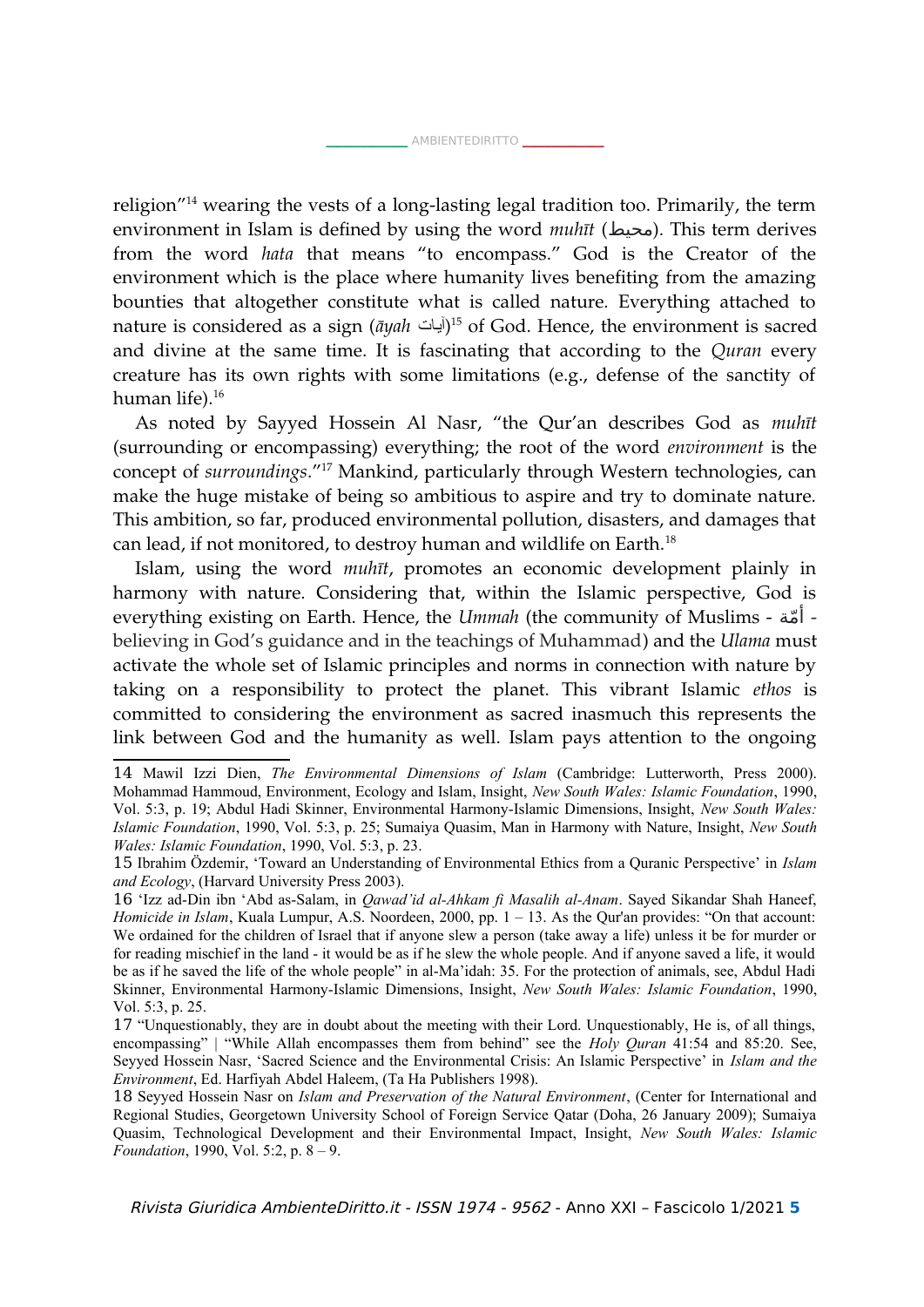*nexus* between health, human security, and environment, with particular reference to economic activities centered on the exploitation of natural resources.

As highlighted by Abdulbar Al Gain, it is possible to assert that the concept of *muhīt* focuses on "the relation between man and the environment itself [...] having regard to the interaction the man's sustainable utilization and development of natural resources."[19](#page-5-0) Here, it must be stressed that vibrant Islamic *ethos* – opposite to the greed characterizing the *aggressive* capitalism – pushes the whole humanity towards the implementation of economic projects and activities able to meet the environmental protection' needs.

As a matter of fact, the entire *Ummah* activities must focus on the preservation and continuation of life. In the face of technological development, this is to be considered as an imperative coming from the *Quran* and directly ordered by God. Under this perspective, Islam sheds the light on the concept of sustainable development<sup>[20](#page-5-1)</sup> and the legal principles of the duties to protect and to prevent damages to it.<sup>[21](#page-5-2)</sup> These principles are going to be developed in the other sections.

#### **SECTION II**

## **Main Islamic Principles and Concepts of Environmental Law governing the protection of nature.**

A number of principles related to the environmental protection are enshrined in the *Quran* and, currently, these have been retrieved by the most representative contemporary Islamic scholarly. These valuable legal theoretical principles and concepts are considered, nowadays, as mandatory environmental legal provisions for the Muslim community across the globe.

Of note, through comparative studies and other relevant intellectual activities, these devised principles and concepts grabbed the attention of the non-Muslim environmental epistemic community. It is worth pushing this point a step further. As a matter of fact, these principles and concepts constitute the legal ground of critical legal instruments to specifically address different occurring global environmental related issues, such as climate change and land degradation.

<span id="page-5-0"></span><sup>19</sup> Abubakr Ahmed Bagader, *Environmental Protection in Islam* / *Protection de l'Environnement en Islam*. IUCN, Gland, Switzerland and Cambridge, UK (1994).

<span id="page-5-1"></span><sup>20</sup> For a definition of sustainable development, see the Brundtland Commission's Report, *Our Common Future*, (1987).

<span id="page-5-2"></span><sup>21</sup> On this principle, see Jorge E. Viñuales, *The Rio Declaration on Environment and Development, A Commentary* (Oxford University Press, 2015), pp. 107 – 138.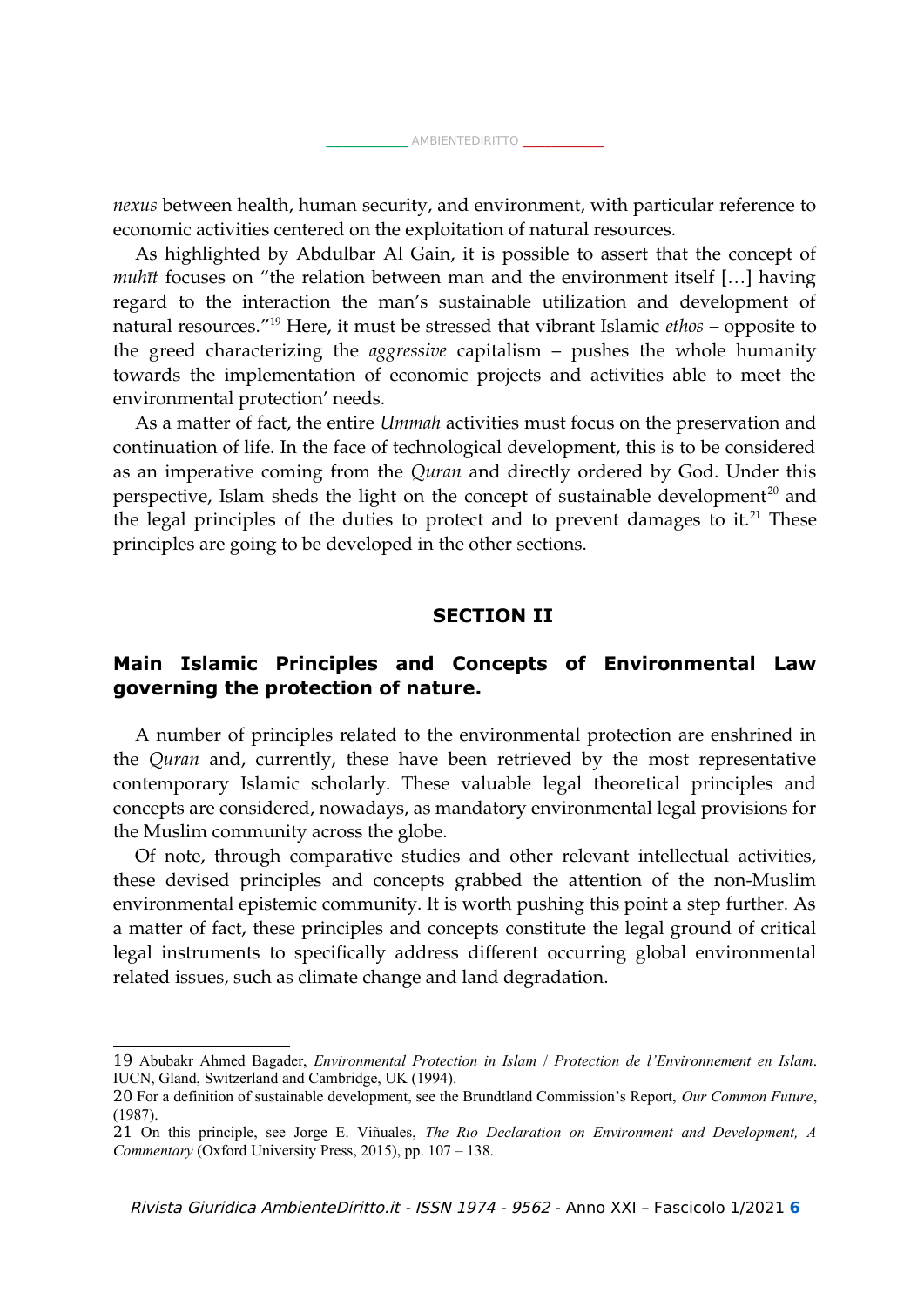## A. *Principle 1: Stewardship (Khilafah) of the Planet*

\_ [AMBIENTEDIRITTO](http://www.AMBIENTEDIRITTO.it/) <mark>\_\_\_</mark>

The crux of this principle is that the humankind is appointed by God to be the *steward* of the planet. It means that humans are the guardians of the environment. Here it is significant to emphasize the importance of a religious-based approach to environmental related issues. In fact, as noted by Saint Thomas d'Aquin (one of the greatest intellectual representatives of the Catholicism), humankind holds intellectual faculties (e.g., the capacity of reasoning, will, and so forth) that other creatures do not have. $^{22}$  $^{22}$  $^{22}$  In other words, intelligibility, provided by God to humans, makes the difference and allocate moral responsibility (on humans) for protecting not only the environment but also the natural lifecycle of our ecosystem. In the same line, the Islamic perspective considers the intellect as a God's given to the humankind. These intellectual faculties are functional to carry out the environmental protection. Thus, it is worth noting that humanity must serve the planet.<sup>[23](#page-6-1)</sup> The principle of *Khilafah* (خَلَافَة) does not give to the humanity the possibility to dominate the nature. In fact, humanity plays a role as a vice-regent of God (*Allah* الله (to live in harmony with nature seeking to avoid overexploitation and wastefulness of natural resources.

Unquestionably, the *Quran* plainly states that: "And it is He who has made you successors upon the earth and has raised some of you above others in degrees [of rank] that He may try you through what He has given you."<sup>[24](#page-6-2)</sup> And, "then We made you successors in the land after them so that We may observe how you will do."[25](#page-6-3) This is also confirmed in the official authentic *hadith (الحديث).<sup>[26](#page-6-4)</sup>* 

Thus considered, humanity is called to do a rational use of the resources provided by God throughout the creation of the planet. Therefore, it must be concluded that the principle of *Khilafah* is a source of two general legal obligations for the *Ummah*, namely (i) "to look after the environment and not to damage  $it''^{27}$  $it''^{27}$  $it''^{27}$  and (ii) "to look after the Earth because it is all Allah's creation."[28](#page-6-6) Through the principle of Khilafah, of particular importance are also for Islamic land users (and not only) the adoption of

<span id="page-6-0"></span><sup>22</sup> Saint Thomas d'Aquin, *The Summa Theologiae*, (Benzinger Brothers Printers to the Holy Apostolic See 1485).

<span id="page-6-1"></span><sup>23</sup> Fazlun M. Khalid and Joanne O'Brien, *Islam and Ecology* (Cassell Publishers Limited 1992).

<span id="page-6-2"></span><sup>24</sup> Holy Quran 6:165

<span id="page-6-3"></span><sup>25</sup> Holy Quran 10:14

<span id="page-6-4"></span><sup>26</sup> The Prophet declared: "The world is beautiful and verdant, and verily God, be He exalted, has made you His stewards in it, and He sees how you acquit yourselves."

<span id="page-6-5"></span><sup>27</sup> See *Surah 30:30***:** "Devote thyself single-mindedly to the Faith, and thus follow the nature designed by Allah, the nature according to which He has fashioned mankind. There is no altering the creation of Allah."

<span id="page-6-6"></span><sup>28</sup> See *Surah 13:3-4***:** "Allah is He Who raised up the heavens without any pillars that you can see. Then He settled Himself on the Throne and constrained the sun and the moon to serve you; each planet pursues its course during an appointed term. He regulates it all and expounds the Signs, that you may have firm belief in the meeting with your Lord. He it is Who spread out the earth and made therein firmly fixed mountains and rivers, and of fruits of every kind He has made pairs. He causes the night to cover the day. In all this, verily, are signs doer a people who reflect."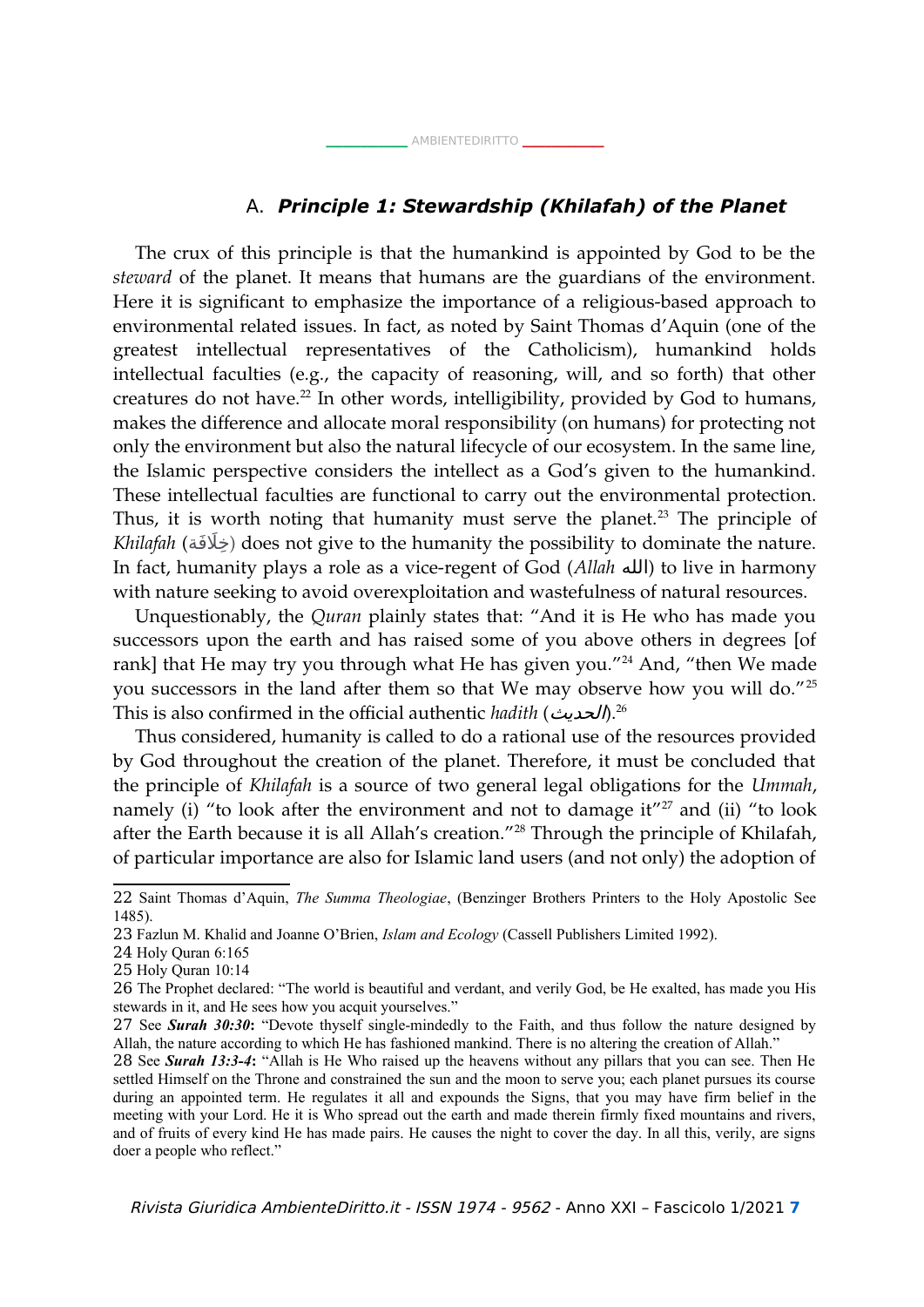sustainable land management  $(SLM)^{29}$  $(SLM)^{29}$  $(SLM)^{29}$  techniques in fighting against land degradation and desertification. In point of fact, SLM techniques are used in Islamic countries, such as Morocco, Tunisia, and Turkey *inter alia* for drip irrigation, water management, olive tree plantations, and development of rainfed agriculture.<sup>[30](#page-7-1)</sup> Within this context, it is possible to assert that achieving Land Degradation Neutrality (LDN) can be considered not only as a target (as Sustainable Development  $Goals - SDGs<sup>31</sup>$  $Goals - SDGs<sup>31</sup>$  $Goals - SDGs<sup>31</sup>$  but also as a fundamental principle of international environmental law and policy. In fact, it is a theoretical argument and assumption of the writer that the implementation of LDN as a principle of international environmental law could be effectively realized, should Governments (i) use modern environmental and social impact assessment tools, (ii) implement a bottom-up approach (boosting public participation, access to information and to justice) and (iii) adopt incentives in order for farmers to uptake Sustainable Land Management SLM) best practices. To be able to reduce the global amount of degraded land would allow to create new income sources, to design new urban (e.g., sustainable cities) and rural policies (with the establishment of sustainable cities), and to mitigate climate change effects. Considering the current status of soil at the global level, a religious-based approach, in the current *parlance* through Islam, can settle LDN pragmatically and organically as a global target even within the context of climate change adaptation and mitigation policies. Certainly, implementing the LDN principle also in Islamic countries could have a great positive impact in the new generation of land tenure reforms worldwide, improving the environmental governance and protecting land as an ecological capital and valuable asset. Going to scale and achieving land degradation neutrality by stopping the loss of healthy and productive land, would make a vital contribution for the future of humanity on Earth.

This brings up a critical point. In somewhat simplistic terms, it is arguable that the obligations generated by the principle of *Khilafah* combined with the Islamic *etho*s for the protection of the environment are pragmatically creating a very broad positive

<span id="page-7-0"></span><sup>29</sup> "Sustainable Land Management is defined as the use of land resources, including soils, water, animals and plants, for the production of goods to meet changing human needs, while simultaneously ensuring the long-term productive potential of these resources in the maintenance of their environmental functions." See, G. Schwilch, R. Hessel, and S, Verzandvoort, *Desire for greener land. Options for sustainable Land Management in drylands*, 2012, Berne Switzerland.

<span id="page-7-1"></span><sup>30</sup> See, *supra* note 29, p. 70 – 75.

<span id="page-7-2"></span><sup>31</sup> Goal 15. Protect, restore and promote sustainable use of terrestrial ecosystems, sustainably manage forests, combat desertification, and halt and reverse land degradation and halt biodiversity loss. 15.1 by 2020 ensure conservation, restoration and sustainable use of terrestrial and inland freshwater ecosystems and their services, in particular forests, wetlands, mountains and drylands, in line with obligations under international agreements; 15.2 by 2020, promote the implementation of sustainable management of all types of forests, halt deforestation, restore degraded forests, and increase afforestation and reforestation by x% globally; 15.3 by 2020, combat desertification, and restore degraded land and soil, including land affected by desertification, drought and floods, and strive to achieve a land-degradation neutral world.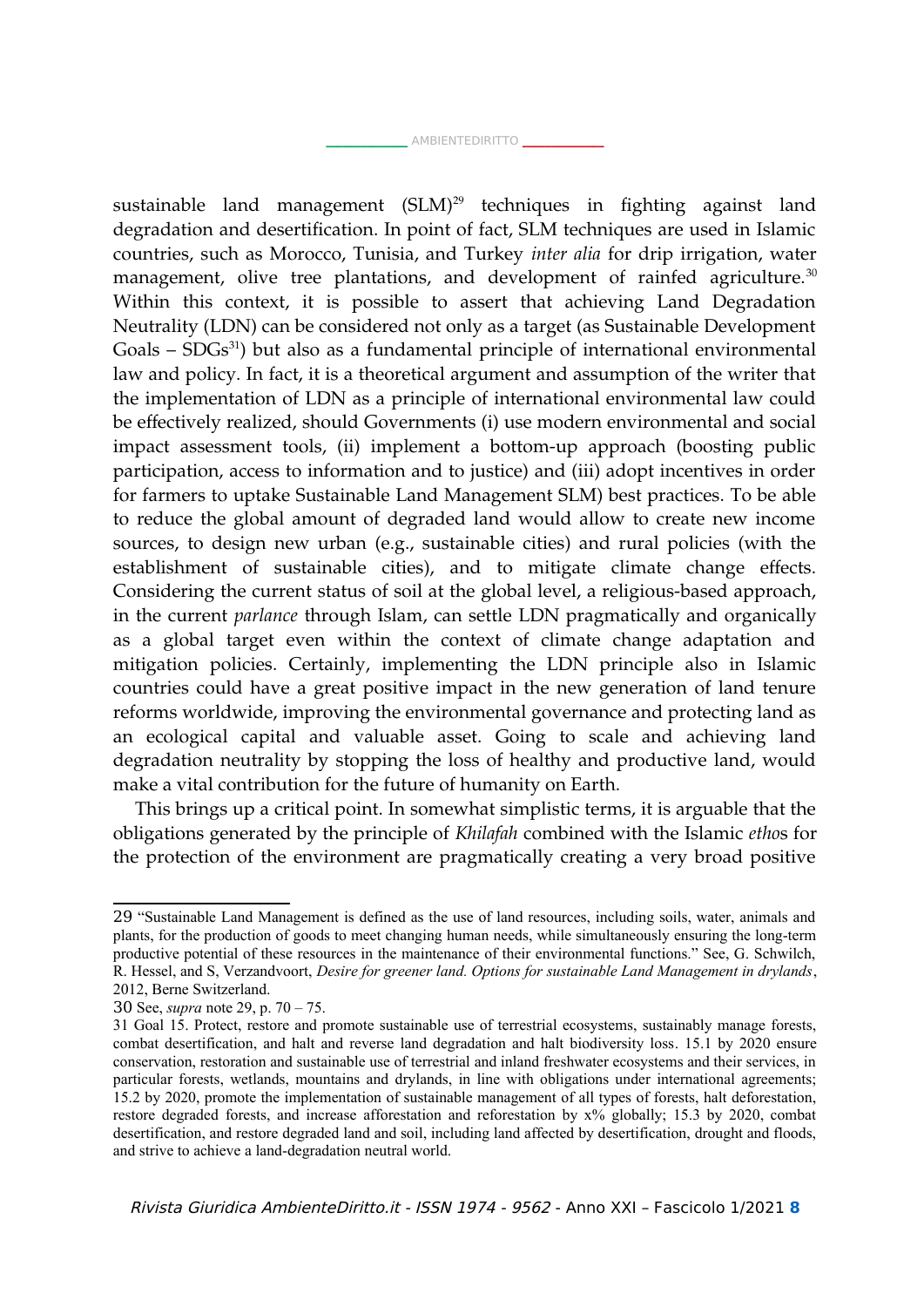attitude,<sup>[32](#page-8-0)</sup> for instance, even traditional oil producers' countries are starting to green their economies.

The so-called *Green Ummah* is in action as the servant of God. It is currently taking care of the Earth by shaping environmental policy to better undertake the environmental crisis.<sup>[33](#page-8-1)</sup> Smart, informed and connected groups of Muslims are actively spreading *environmental democracy* and the adoption of a *bottom-up* approach advocating for improvement of certain procedural rights, namely: (i) access to information, (ii) public participation, and (iii) access to justice across the world.

# B. **Principles 2 – 3:** *Trusteeship* **(***Amanah***) and Accountability (***Akhirah***)**

The relationships between God, the humankind and the environment are firmly grounded on the principle of *Trusteeship* (*Amanah* مانة(. This principle entails that *muhīt* is given by God to the humanity within the terms of a *sacred trust* having the practical purpose of protecting the environment and procure benefits to it.

It is important to remember here that, in today's legal system, *trust* is a legal instrument of Common Law (also adopted in Civil Law countries). This instrument is chiefly used in the field of corporate and business development to improve the "governance and efficiency" $34$  of economic assets. Its definition appears to be wellestablished as "A fiduciary relationship in which one party, known as a trustor, gives another party, the trustee, the right to hold title to property or assets for the benefit of a third party, the beneficiary. Trusts are established to provide legal protection for the trustor's assets, to make sure those assets are distributed according to the wishes of the trustor."[35](#page-8-3)

<span id="page-8-0"></span><sup>32</sup> "The failure to completely achieve the goal of recognizing and establishing legal environmental rights and norms in Muslim majority countries in the Middle East supports the idea of finding another source of obligation, such as Islamic rules that bind Islamic States, some of which constitute major sources of environmental pollution. Incidentally, some of the populations in the Arabian Gulf have the highest per capita carbon footprints in the world, including Qatar and United Arab Emirates, and also have significant influence on oil and gas markets, namely Saudi Arabia, Qatar, and the United Arab Emirates. They also happen to be strongly influenced by Islam. In Muslim majority states, these arguments may find more resonance compared with more secular arguments, and thus may be strategically deployed" see, Nadia B. Ahmad, Faith-Based Approaches to Ecological Harmony and Environmental Protection, Race & Law Review, 21 (1), 2020, p. 12.

<span id="page-8-1"></span><sup>33</sup> Ibrahim Abdul-Matin, *GreenDeen, What Islam Teaches About Protecting the Planet* (Berrett-Koehler Publishers 2010).

<span id="page-8-2"></span><sup>34</sup> Ralph Chami and Connel Fullenkamp, 'Trust as a mean of Improving Corporate Governance and Efficiency' (2002) IMF Working Paper 02/33, <https://www.imf.org/en/Publications/WP/Issues/2016/12/30/Trust-As-a-Means-of-Improving-Corporate-Governance-and-Efficiency-15658> (accessed 13 June 2020)

<span id="page-8-3"></span><sup>35</sup> Note also that: "The trustee can be the settlor himself – in which case, the settlor declares himself to be holding trust property on trust for the beneficiary" See, *Trust Law in Singapore*, Singapore Legal Advice, Personal & Family Section, available at https://singaporelegaladvice.com/law-articles/what-is-a-trust-trust-lawin-singapore/ (accessed on 3 April 2018). See the definition of trust available at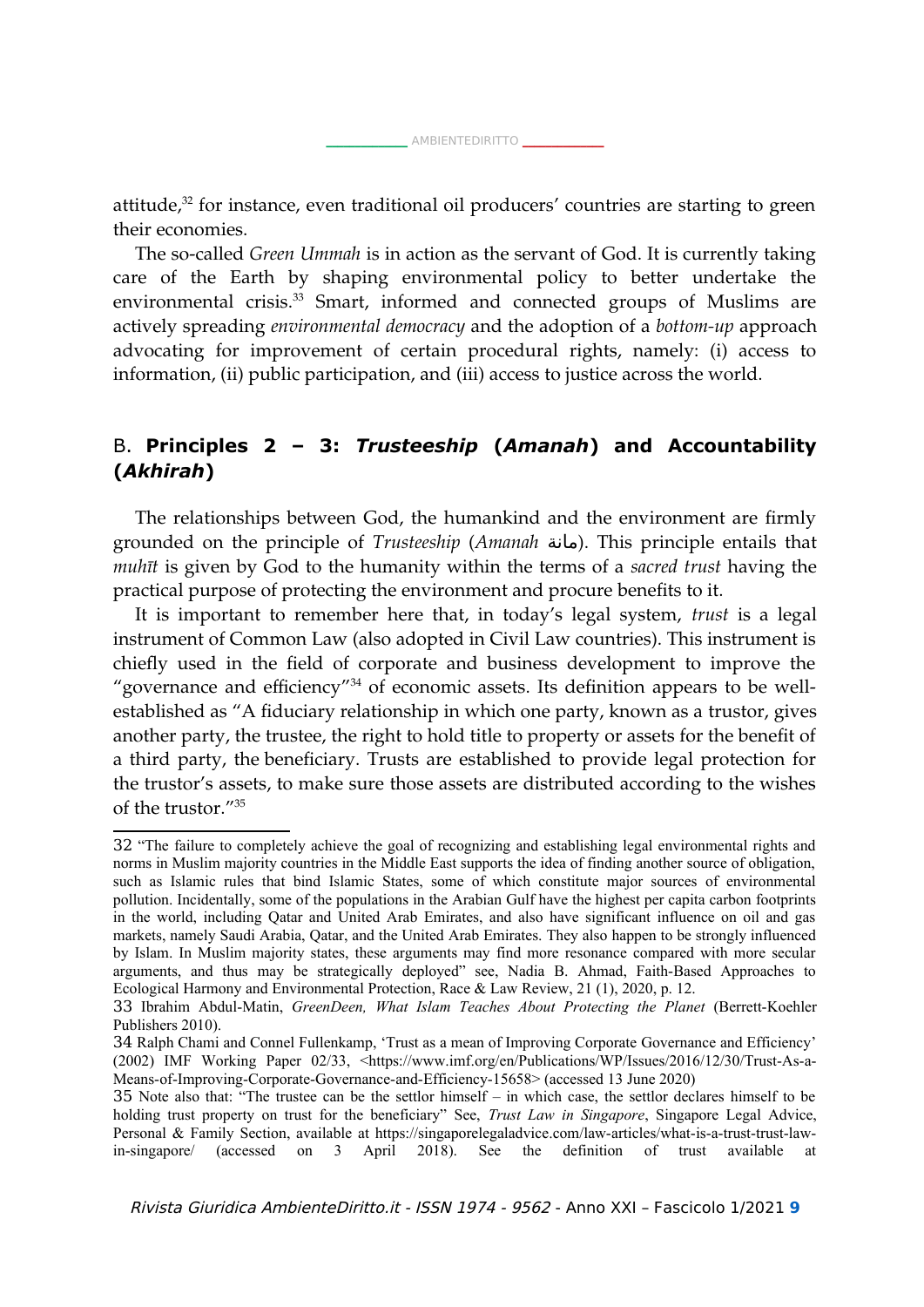Several points need to be developed here. First and foremost, the reference to this legal institute is adequate to the values propagated by the Islamic environmental *ethos*. In particular, it creates a so-called fiduciary scheme in which two or more people *shared* the property of something in a responsible way. Second, this arrangement can produce a *stable* relationship among the parties. Third, one ought to note that *mutual* and *shared confidence* are characterizing this juridical relation. Lastly, it should be said that every decision is taken by the trustee in *cooperation* with the trustor. Of note, the trust is generating an obligation of a *moral* character. In a sense, the trustee must act and perform his duties in *good faith* to procure benefits to the third party.

Furthermore, it comes to be relevant in our present context the *doctrine of public trust* elaborated in the Roman Law under the Emperor Justinian (A.D. 535) stating the following maxim of law: "By the law of nature, these things are common to mankind: the air, the running water, the sea, and the shores of the sea.<sup>"[36](#page-9-0)</sup> In other words, it is not possible to consider *res nullius* what are our today's global commons, such as the living environment.

It is officially recognized that further development of this doctrine has been reelaborated in the United States of America  $(1892)^{37}$  $(1892)^{37}$  $(1892)^{37}$  to discipline land use and ownership of natural resources. It must be stressed that the *doctrine of public trust* can be considered as a tool for protecting the environment. As noted by Cohen, the concerned public authority performs the "role of public guardian of those valuable natural resources which are not capable of self-regeneration and for which substitutes cannot be made by man."[38](#page-9-2)

Thus considered, the public authority has the duty protect pursuant the legal principle of *public interest.* The public authorities are entrusted with "high fiduciary duty of care and responsibility to the general public."<sup>[39](#page-9-3)</sup>

Beyond that, nowadays, even the affected people and Non-Governmental Organizations could sue the public authorities for lack of actions and measures set up to protect and preserve the environment. $40$  And that is, definitely, a significant legal and civic advancement linked to environmental democracy aspects.

https://www.investopedia.com/terms/t/trust.asp. For further details, Graham Moffat, Gerry Bean, Rebecca Probert, *Trusts Law: Text and Materials* (Cambridge University Press 2009).

<span id="page-9-0"></span><sup>36</sup> Note that further development of the public trust doctrine took place with the promulgation of the Magna Carta in England in 1215 having regards to better protect the freedom of navigation. See the definition elaborated by the Roman Emperor Justinian, *The Law of Property*, Institutes, 2.1 available at https://www.ssc.wisc.edu/~rkeyser/?page\_id=571

<span id="page-9-1"></span><sup>37</sup> See U.S. Supreme Court decision in *Illinois Central Railroad v. Illinois*, 146 U.S. 387 (1892)

<span id="page-9-3"></span><span id="page-9-2"></span><sup>38</sup> Cohen, *The Constitution, The Public Trust Doctrine and the Environment*, 388 (Utah Law Review 1970). 39 *Supra* note 32, p. 388.

<span id="page-9-4"></span><sup>40</sup> Ved P. Nanda Jr., *The Public Trust Doctrine: A Viable Approach to International Environmental Protection* 291 (Ecology Law Quarterly 1976) available at: http://scholarship.law.berkeley.edu/elq/vol5/iss2/4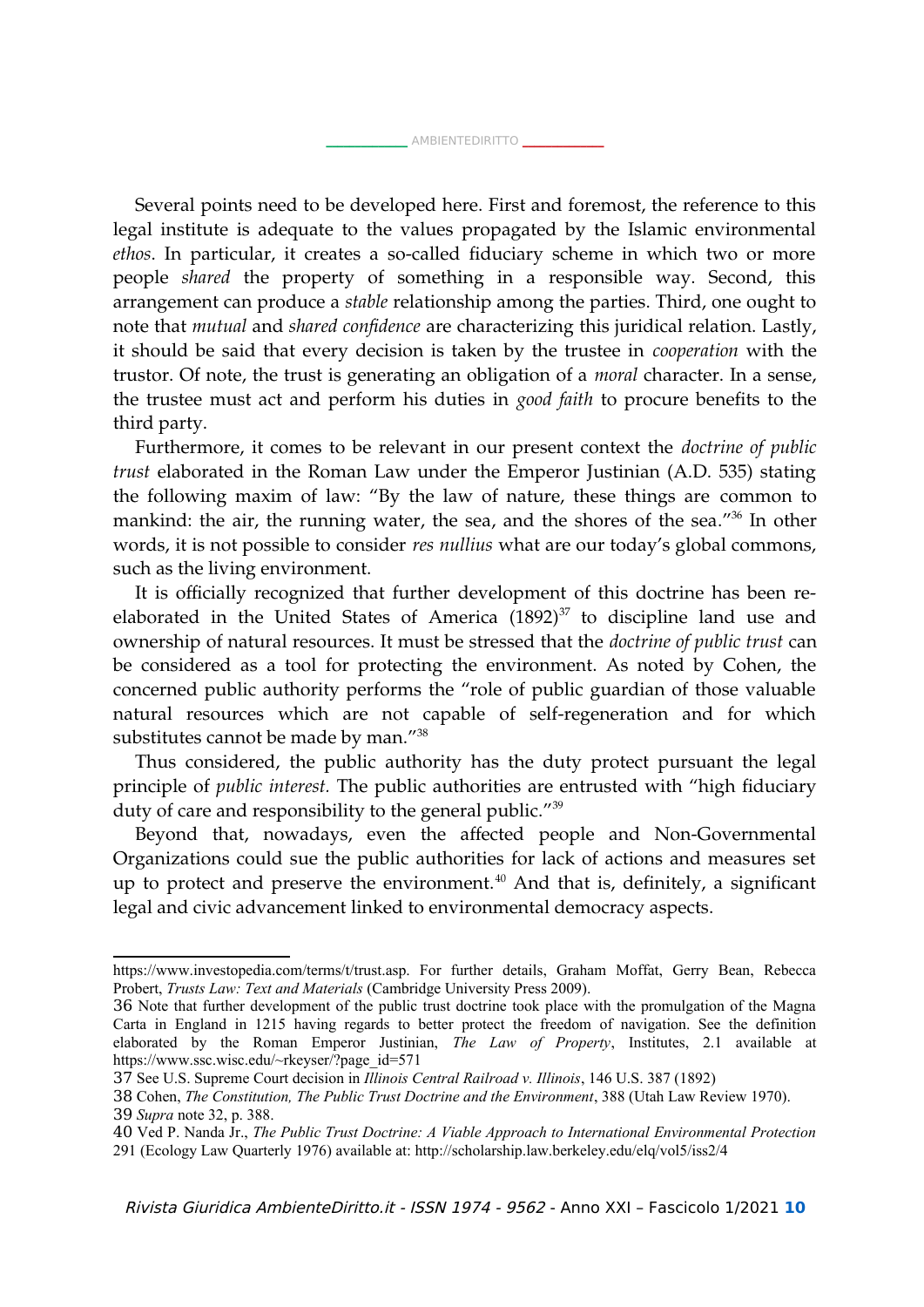Of note, the number of environmental public interest litigations is growing worldwide, and it pushes national and local public authorities to assume a proactive attitude in tackling current environmental issues.

Therefore, from an Islamic law functional point of view, it might be argued that (under the terms of the *doctrine of public trust*) the *Ummah* – broadly speaking also the humankind – but even the violating states are collectively accountable (*akhirah* اآلخرة( for every activities and projects. And yet, exploitation of natural resources and economic development have to be done on behalf of God. Hence, humanity has to avoid wastefulness and corruption (*fasād fi'l-ard* (فَسادَ) that lead to environmental degradation. It is possible to refer to the appropriate standard of strict liability in the field of state responsibility for environment. As noted by Malcolm N. Shaw: "states are under an absolute obligation to prevent pollution and are thus liable for its effects of irrespective fault."[41](#page-10-0) Therefore, the level of responsibility is increased upon the state (e.g., prevention of transboundary harm from hazardous activities).<sup>[42](#page-10-1)</sup>

## B. **Principle 4 –** *Justice* **(***Adl***)**

The *Quran* plainly states that: "The sun and the moon follow courses (exactly) computed; And the herbs and the trees both bow in adoration. And the firmament has He raised high, and He has set up the balance, in order to that you may not transgress (due) balance. So, it establishes weight with justice and not short in the Balance."[43](#page-10-2) Consequently, Justice is an essential driver for the achievement of a natural balance on Earth.

Furthermore, in the Day of the Judgement, according to the principle of Justice (*Adl* الصاف), God will decide on how much fairly and respectfully humanity used and benefited from *muhīt*. That implies respect for the land, fauna and the flora, air as well as water. Under the God's mandate, the *Umma* should make the efforts to *inter alia* improve the ecosystem and reduce the inequalities in accessing to natural resources worldwide. As general rule, there is also an Islamic responsibility to protect and either, to restore certain kind of environmental conditions in cases of reversible damages. It is possible to excerpt from *Adl*, two duties for the polluters: (i) a duty to prevent; having the logic that prevention is better to control, (ii) a duty to

<span id="page-10-0"></span><sup>41</sup> M.N. Shaw, *International Law*, Sixth Ed., Cambridge University Press, 2008.

<span id="page-10-1"></span><sup>42</sup> "In this context the precautionary principle could act as a framework norm which would oblige all states to refrain from adopting in any significant way countermeasures which would threaten the environment and the human health." See, L. Boisson de Chazournes, *New technologies, the precautionary principle and public participation*, in T. Murphy (ed.), *New technologies and human rights* (Oxford University Press 2009 p. 161 – 194.

<span id="page-10-2"></span><sup>43</sup> The Holy Quran 55:5-10.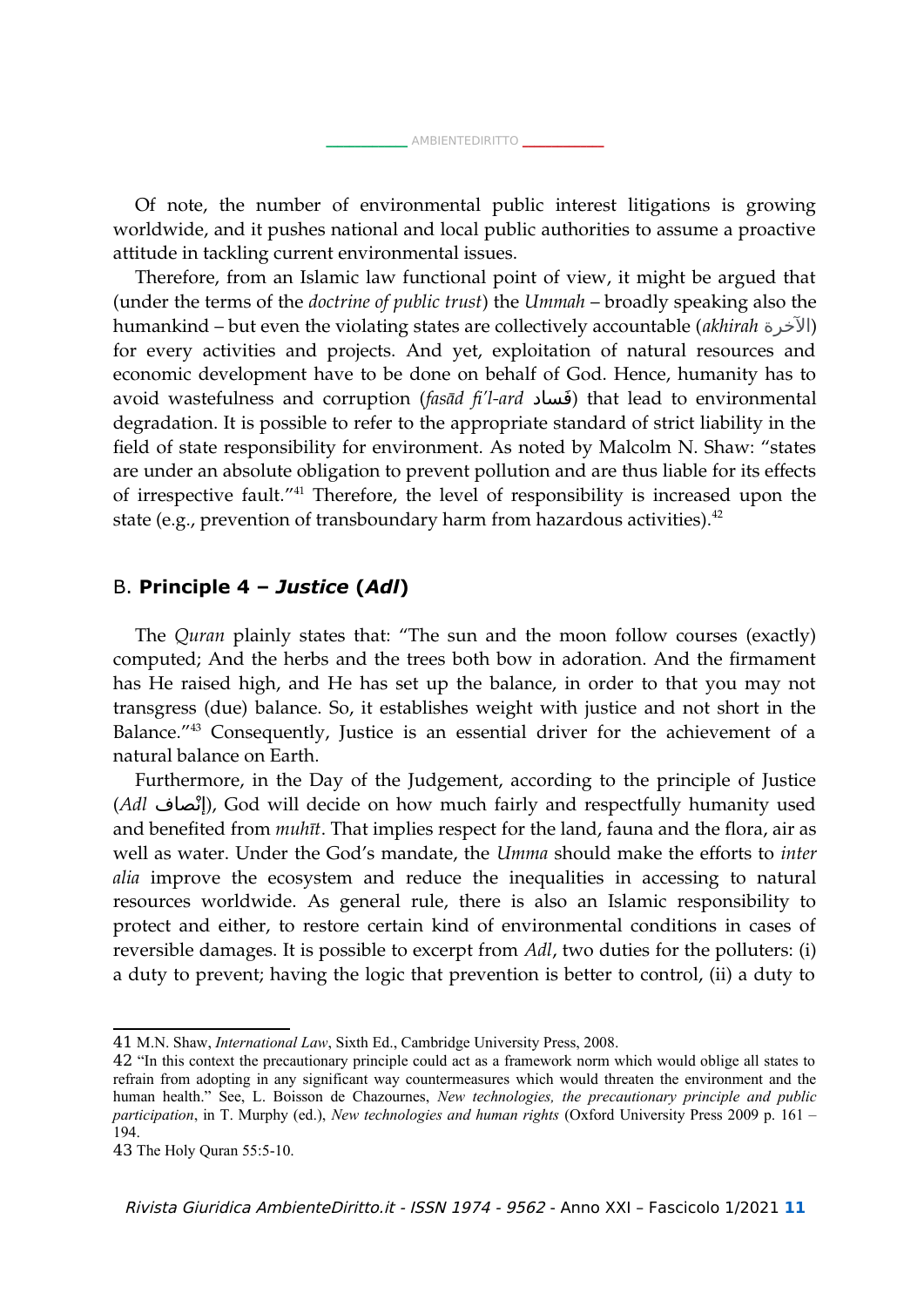$\_$  [AMBIENTEDIRITTO](http://www.AMBIENTEDIRITTO.it/)  $\_$ 

repair environmental damage. These mentioned duties are grounded on the Polluter-Pays principle.

From a legal standpoint, the Polluter-Pays principle found its roots in the theory of "externalities" (precisely, the production of negative externalities) implying that the costs of pollution be borne by those who cause it.<sup>[44](#page-11-0)</sup> Thus, the polluter must pay it is equal to the internalization of costs related to individuals and corporations. This principle is well defined in Principle 16 of the Rio Declaration 1992 that states: "national authorities should endeavor to promote the internalization of environmental costs and the use of economic instruments, taking into account the approach that the polluter should, in principle, bear the cost of pollution, with due regard to the public interest and without distorting international trade and investment."[45](#page-11-1) And yet, under an Islamic perspective, logically this principle seeks to create justice (*Adl*) by "ensuring that the financial burden of such pollution is borne by those who caused it."[46](#page-11-2) The *Ummah* must comply with stringent measures (e.g., strict liability, at the level of individuals and corporations).

To reconcile these considerations, this fundamental and effective<sup>[47](#page-11-3)</sup> principle of international environmental law and policy is perfectly aligned with the Islamic environmental *ethos*.

## B. **The principle of** *Balance* **(***Mizan***)**

The Islamic environmental *ethos* is centered on the principle of *Balance* (*Mizan* ' نشريعة). This principle is expressed clearly in the Islamic *Sharia* (مشريعة). As noted by Bagader, in Islam the "integration of the development and conservation of natural resources is clear in the idea of bringing life to the land and causing it to flourish through agriculture, cultivation and construction."[48](#page-11-4) This leads to a *mizan* functionally to protect *muhīt,* and human life in general.

<span id="page-11-0"></span><sup>44</sup> OECD Council Recommendation on Guiding Principles concerning the International Economic Aspects of Environmental Policies, C(72)128 (1972), 14 ILM 236 (1975).

<span id="page-11-1"></span><sup>45</sup> See Principle 16 of Rio Declaration on Environment and Development 1992.

<span id="page-11-2"></span><sup>46</sup> Barbara Luppi, Francesco Parisi and Shruti Rajagopalan, *The rise and fall of the polluters-pays principle in Developing Countries,* (2012) 32 International Review of Law and Economics pp. 135-144. Furthermore, see also Emma Lees, *The Polluters Pays and the remediation of Land* (Cambridge University Press 2016).

<span id="page-11-3"></span><sup>47</sup>Muhammad Munir, *Implementation of the Polluter Pays Principle or Economic Approaches to Pollution: Command and Control, Taxes/Charges, and Tradable Discharges Permits (TDPS)* (January 14<sup>th</sup>, 2014). Available at SSRN: https://papers.ssrn.com/sol3/papers.cfm?abstract\_id=2378796. Furthermore, see also Muhammad Munir, *History and Evolution of the Polluter Pays Principle: How an Economic Idea Became a* Legal Principle? (September 8<sup>th</sup>, 2013). Available at SSRN: https://papers.ssrn.com/sol3/papers.cfm? abstract\_id=2322485.

<span id="page-11-4"></span><sup>48</sup> See Op. cit. in Fazlun M. Khalid and Peter Timmerman, *Islam and the Environment, Social and economic dimensions of global environmental change*, vol. 5 (Encyclopedia of Global Environmental Change 2002) 332 – 339.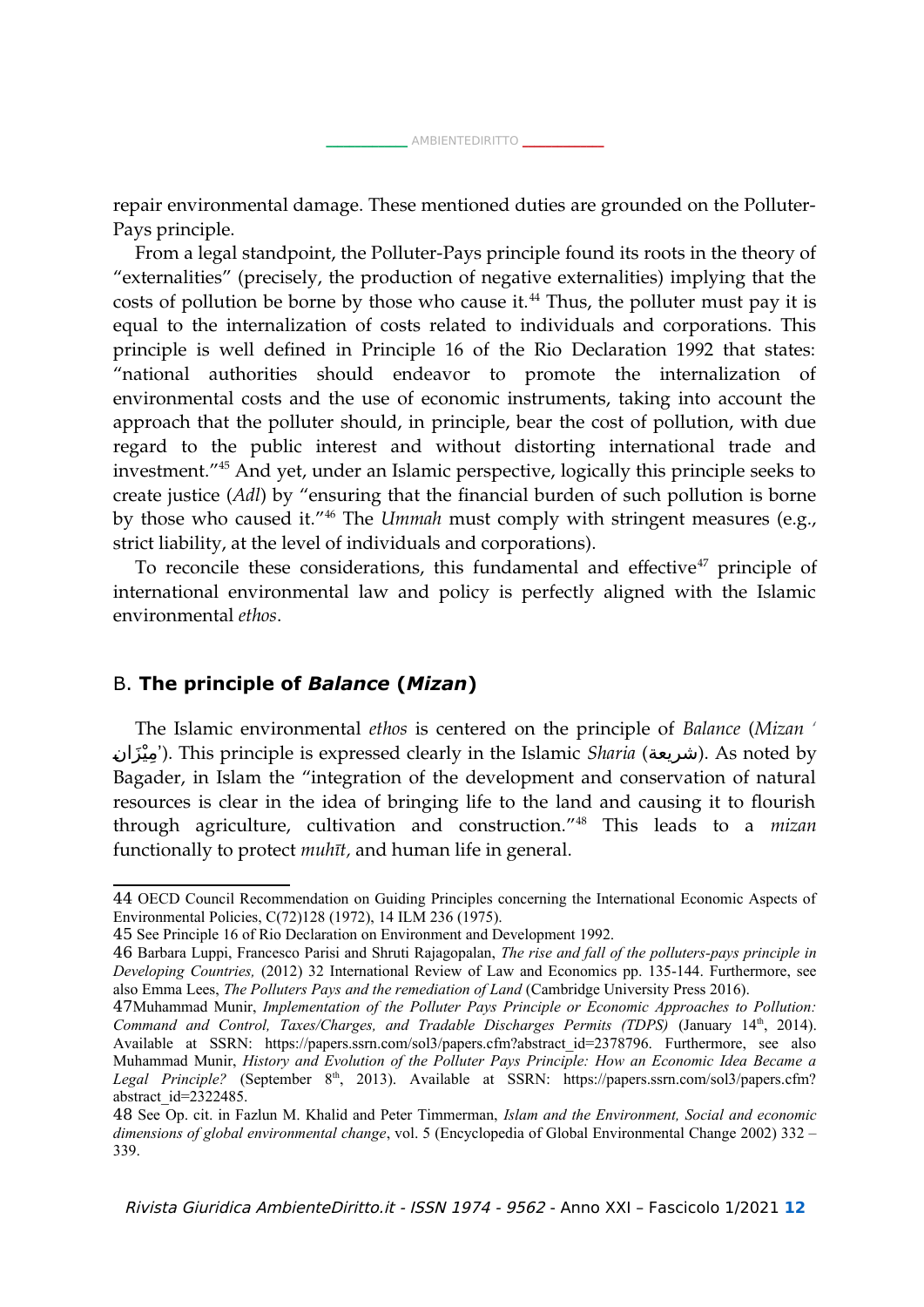Given its importance, the principle of *Mizan* is, nowadays, internalized in legal systems of many Muslim and non-Muslim countries and within the framework of the international environmental law and policy as well as international jurisprudential<sup>[49](#page-12-0)</sup> and arbitral decisions.<sup>[50](#page-12-1)</sup>

At the global level, it is relevant the current disequilibrium that human activities are producing pursuant prosperity and profit.<sup>[51](#page-12-2)</sup> Differently, humankind has to synchronize its way of living with nature and cooperate with it. $52$  Implementing legislative measures based on the principle of *Mizan* would put humanity on the right track to reduce this disequilibrium.

In point of fact, *Mizan* entails the obligation to prevent harm, and also it focuses on the creation of a healthy *muhīt* through sustainable economic development, for instance within the context of sharing natural resources among States. Activities such as agriculture and mining can be carried out avoiding putting in place a land use that ends in abuse or overexploitation of nature.

Several points need to be developed here. First and foremost, the *Mizan* is definitely a manifestation of the concept of sustainable development. The Brundtland Commission's report entitled *Our Common Future* published in 1987 provides a definition that exactly match with the whole Islamic perspective of environmental protection. Thus, it stated: "Sustainable development is development that meets the needs of the present without compromising the ability of future generations to meet their own needs."[53](#page-12-4) At the time, this seems obvious and is quite appropriate. In a sense, the environmental protection must be part of the economic development and not driver isolating it.

The Islamic environmental *ethos,* together with other religious organizations, seeks to realize a synergy among three modern dimensions of development (precisely an economic, a social and an environmental) all considering human life and conservation of nature, particularly of our commons (*res communis* in Roman law). The *Mizan*, intended as sustainable development, is a primary norm of Islamic environmental law.

<span id="page-12-0"></span><sup>49</sup> *Gabčikovo – Nagymaros Project (Hungary/Slovakia)*, International Court of Justice, Decision (25 September 1997).

<span id="page-12-1"></span><sup>50</sup> *Iron Rhine Arbitration ('Ijzeren Rijn') (Belgium/Netherlands)*, Award (24 May 2005), RIAA XXVII, pp.35- 125, para 59.

<span id="page-12-2"></span><sup>51</sup> Of note, the UNEP's Millennium Report called up for a change because "the global human ecosystem is threatened by grave imbalances in productivity and in the distribution of goods and services…sustainable progression of extremes of wealth and poverty threatens the stability of the whole human system…the world is undergoing accelerating change, with internationally coordinated environmental stewardship lagging behind economic and social development. Environmental gains from new technology and policies are being overtaken by the pace and scale of population growth and economic development. The processes of globalization that are so strongly influencing social evolution need to be directed towards resolving rather than aggravating the serious imbalances that divide the world today" UNEP, *Global Environment Outlook 2000* (Earthscan London 1999).

<span id="page-12-3"></span><sup>52</sup> Seyyed Hossein Nasr, *Man and Nature* (Unwin Paperback London 1990).

<span id="page-12-4"></span><sup>53</sup> Brundtland Commission's Report, Our Common Future, 1987.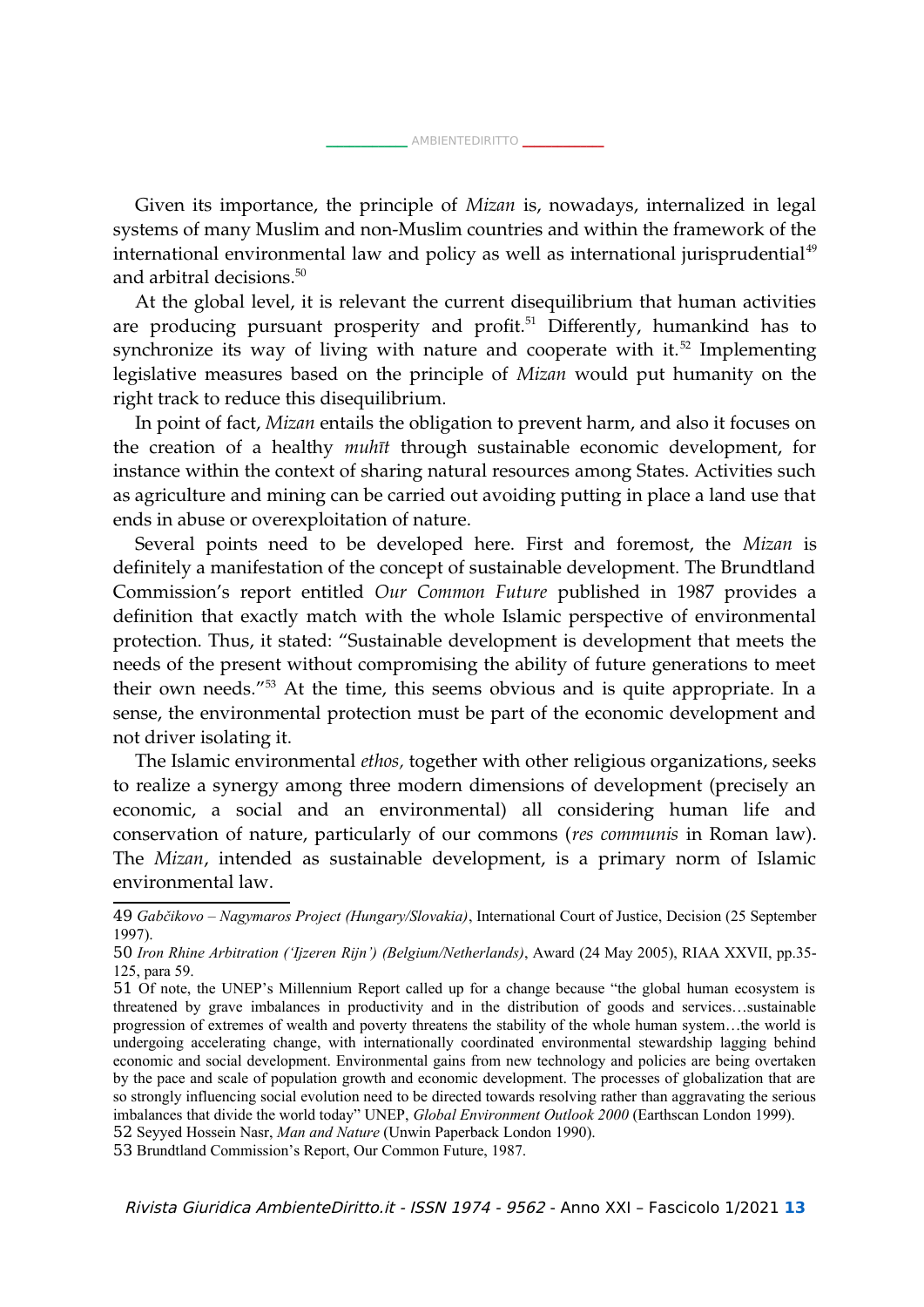The second point that is necessary to highlight is that *Mizan* is realized through the implementation of the Principle of Public Participation.<sup>[54](#page-13-0)</sup> Environmental issues require the participation of people at the local and national level too. And yet, the inclusion of new stakeholders promoting and scaling up sustainable solutions. Islam pushes the *Umma* to have a proactive attitude and solution oriented.

Certain concrete suggestions about the Islam and environmental democracy<sup>[55](#page-13-1)</sup> would seem logically to arise from this above-mentioned principle. Given the magnitude of the environmental matters, the Islamic *ethos* induces public authorities to improve in their legislations the implementation of procedural rights, such as public participation, access to information and access to justice. These are the pillars of the environmental democracy. By combining them all, it is possible to pave the way for an effective harmonious ecological society that Islam constantly seeks to promote in the public sphere.

On closer examination, it must be stressed the concept of *public interest* (*maslaha*).[56](#page-13-2) This is a relevant legal aspect to legitimize the operationalization of the abovementioned procedural rights. *Maslaha*<sup>[57](#page-13-3)</sup> is pertinent to allow public participation<sup>[58](#page-13-4)</sup> in the best interest of the contemporary *Umma* about not only in the context of conservation of nature-related issues but also to finance sustainable and climate-resilient growth in countries affected by climate change.<sup>[59](#page-13-5)</sup>

Besides, it is worth noting the significant role played by the *consideration for public interest* (*maslaha mursala*). Notably, public interest, as a source of *Islamic normativity*, [60](#page-13-6) tries to ensure laws and policies are "eco-designed" through public participation in decision-making processes.

<span id="page-13-0"></span><sup>54</sup> The *Rio Declaration on Environment and Development 1992* is a referential document where in Principle 10 it is affirmed that: "Environmental issues are best handled with participation of all concerned citizens, at the relevant level. At the national level, each individual shall have appropriate access to information concerning the environment that is held by public authorities, including information on hazardous materials and activities in their communities, and the opportunity to participate in decision-making processes. States shall facilitate and encourage public awareness and participation by making information widely available. Effective access to judicial and administrative proceedings, including redress and remedy, shall be provided."

<span id="page-13-1"></span><sup>55</sup> See the Aarhus Convention on Access to Information, Public Participation in Decision-making and Access to Justice in Environmental Matters, 25 June 1998, 2161 UNTS 447 ('Aarhus Convention').

<span id="page-13-2"></span><sup>56</sup> Mawil Izzi Dien, *The environmental dimension of Islam* (James Clarke & Co. 2000).

<span id="page-13-3"></span><sup>57</sup> "*Maslaha mursala* is a source of Islamic Shari'a designed to operate as a normative framework to ensure that law and policymaking promote the public interest" see Ezieddin Mustafa Elmahjub, 'Protection of Intellectual Property in Islamic Shari'a and the development of the Libyan Intellectual Property System' (Ph.D. thesis, Queensland University of Technology 2014).

<span id="page-13-4"></span><sup>58</sup> The Qur'an instructs that any state matter should be settled by way of consultation (*shura*). "And those who have responded to their lord and established prayer and whose affair is [determined by] consultation among themselves, and from what We have provided them, they spend" see the Holy Quran (*Sahih International*) 42:38. 59 Through contemporary Islamic finance tools.

<span id="page-13-6"></span><span id="page-13-5"></span><sup>60</sup> "Islamic Shari'a directs policymakers to design laws and policies that preserve religion (*Dīn*), human life (*nafs*), human intellect (ʿ*aql*), lineage (*nasab*) and human wealth (mal)" affirmed by Dr. Ezieddin Mustafa Elmahjub at the Seminar *Islamic Normativity in the Public Sphere* (NUS Law School – Center for Asian Legal Studies, 5 April 2018).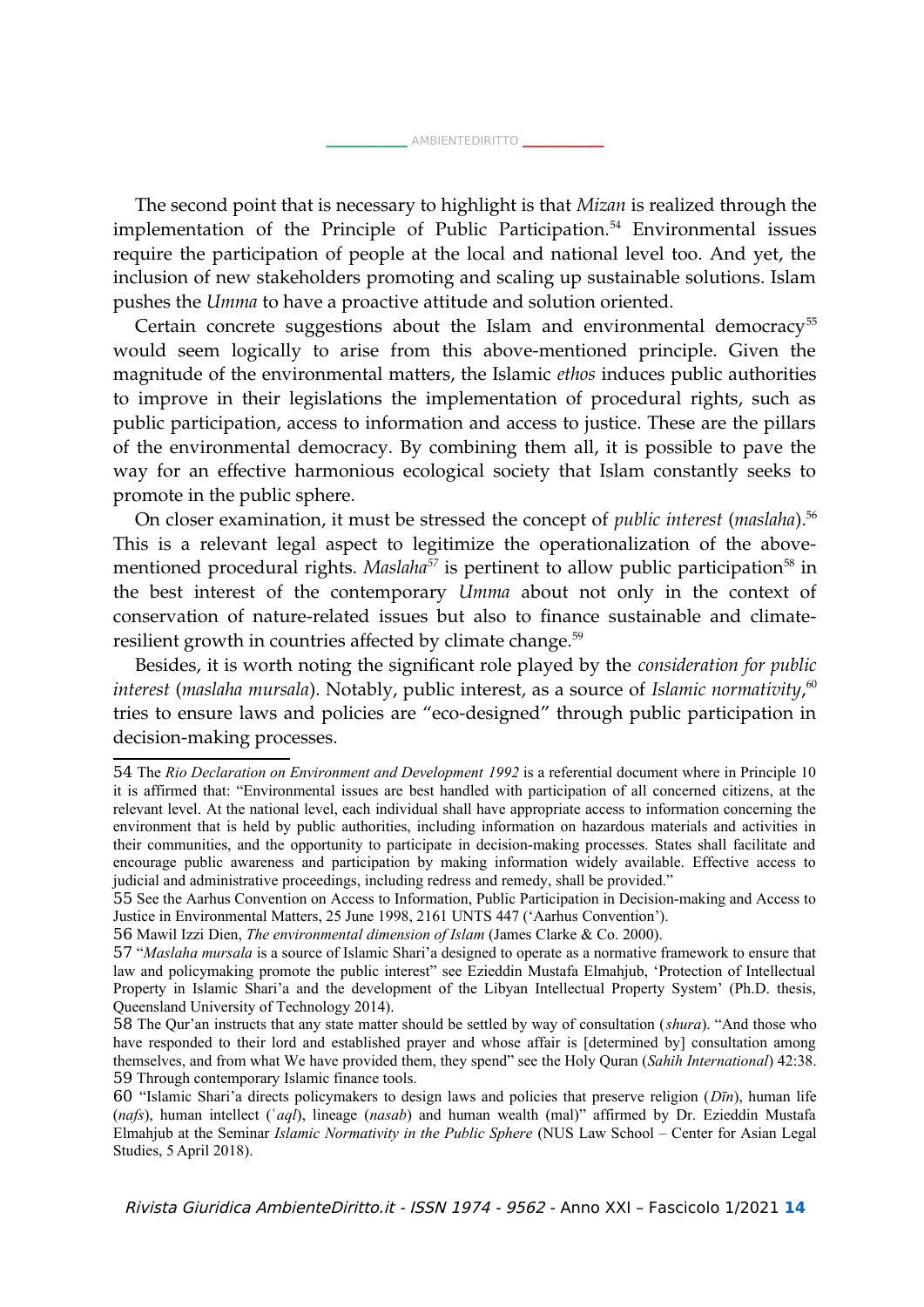The third point is that seeking *Mizan* is the main scope of the Principle of Inter-Generational Equity. Humanity does not have to compromise the future of the generations to come while creating socio-economic progress and wellbeing. And yet, it should not be possible to leave the planet to our future descendants with scarce vital resources and vulnerable ecosystem to natural disasters.

The ecological message of Islam promotes policies and legislations characterized by a long-term vision to contrast overconsumption and corruption. Urging for a global action, the *Quran* plainly states that "Corruption has appeared throughout the land and sea by [reason of] what the hands of people have earned, so He may let them taste part of [the consequence of] what they have done that perhaps they will return [to righteousness]."[61](#page-14-0) Thus considered, the *Ummah,* and broadly the humanity, has to get on the right track.

The environmental awareness must be more profound and stronger among the people creating sustainable infrastructures. It does not have to be underestimated the idea of building *green mosques*. [62](#page-14-1) In such a way, the environmental protection would begin from the *Umma's* religious life center.

By way of example, it is possible to refer to the already existing first *Eco-Mosque* located in Singapore equipped with an energy saving system and eco-friendly services.<sup>[63](#page-14-2)</sup> Significantly, it is worth noting that small actions combined all together could lead the humanity to a better future without compromising the life of present and future generations.

Islamic law imposes a moral duty to repair and restore the environment and sustainably manage natural resources $64$  avoiding transferring the costs of damages to

<span id="page-14-0"></span><sup>61</sup> Qur'an 30:41.

<span id="page-14-1"></span><sup>62</sup> *Supra* note 26.

<span id="page-14-2"></span><sup>63 &</sup>quot;In Singapore, the country's first eco-friendly mosque was constructed in May 2009. Green perks include energy-saving solar tubes that are also skylights, a garden rooftop, motion sensor lights, and low-flow fixtures. It also has a 'green wall' – injecting a sense of serenity and calm into the prayer halls. Other features include motion sensor lights and taps fitted with water-flow-regulating devices. For these efforts, the mosque received the Green Mark certification from Singapore's Building and Construction Authority. The mosque also features family-oriented spaces – including child-friendly toilets, a reading and play area as well as a function hall. Manchester and Abu Dhabi have also built green mosques too with different features" see, the Islamic Foundation for Ecology and Environmental Sciences, "Is your mosque an Eco Mosque: Singapore" <https://muslimenvironment.wordpress.com/2010/04/03/islamic-foundation-for-ecology-and-environmentalstudies-green-mosques-is-your-mosque-an-eco-mosque/> (accessed 10 May 2020)

<span id="page-14-3"></span><sup>64 &</sup>quot;The objective of sustainable development involves a comprehensive and integrated approach to economic, social and political processes, which aims at the sustainable use of natural resources of the Earth and the protection of the environment on which nature and human life as well as social and economic development depend and which seeks to realize the right of all human beings to an adequate living standard on the basis of their active, free and meaningful participation in development and in the fair distribution of benefits resulting therefrom, with due regard to the needs and interests of future generations" see the Preamble of the New Delhi Declaration of Principles of International Law Related to Sustainable Development, adopted by the International Law Association on 2 April 2002.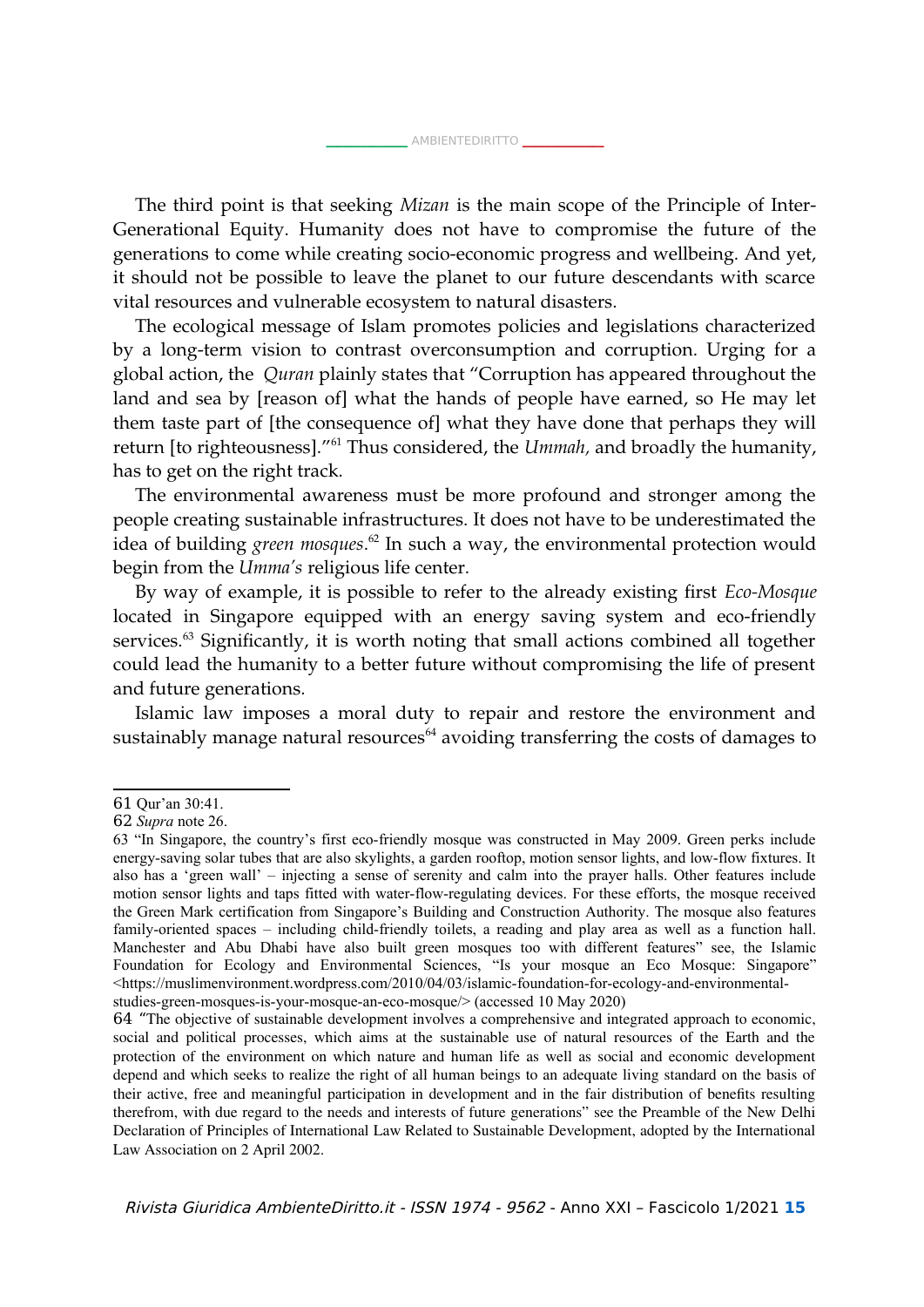the future generation. That is the key-point. It is all about the conservation of nature as well as human life on Earth.

On top of it, Islamic environmental *ethos* tends to give priority to the collective interest rather than the individual one. As a result, Islam moves socio-economic policies towards the realization of the principle of *Mizan*.

### **SECTION III**

## **Influence of Islamic environmental** *ethos* **in domestic experiences.**

Setting up appropriate legal instruments and institutions to address environmental related issues at the domestic level it is fundamental to increase the level of effectiveness of environmental laws and policies. The Islamic *ethos* aims at creating *inter alia* (i) a more responsive and adequate set of rules of environmental protection and (ii) trustworthy and accountable government authorities.

Of note, Islamic countries like Pakistan and Egypt are also expanding their environmental awareness throughout their jurisdictions. In particular, in Pakistan the government set up a Judicial Commissions working on climate change justice. [65](#page-15-0) While Egypt, pursuing the ideal of *green justice*, is trying to institutionalize specialized environmental courts creating even a figure of the *green Qadi* (قاضی).<sup>[66](#page-15-1)</sup> All

<span id="page-15-0"></span><sup>65</sup> "It has progressed from an ownership of the precautionary principle in the Shehla Zia case in 19942 to a bold declaration of environmental justice and climate justice in the Asghar Leghari case in 2018" see Dr. Parvez Hassan, 'Judicial Commissions and Climate Justice in Pakistan' *A paper presented at the Asia Pacific Judicial Colloquium on Climate Change: Using Constitutions to Advance Environmental Rights and Achieve Climate Justice*, Pearl Continental Hotel, Lahore, Pakistan, 26-27 February 2018.

<span id="page-15-1"></span><sup>66</sup> Of note, "An Environmental Protection Fund (EPF) will in accordance with the Environment Act of 1994 (amended by Law 9/2009) be set up. The Fund will receive the amount specifically allocated to it in the General State Budget by way of support, donations and grants presented by national and foreign organizations concerned with environmental protection, fines and compensation awarded by courts of law or via out-of-court settlements for damage caused to the environment, as well as revenues from the protectorates fund" Ministry of Environment, Egyptian Environmental Affairs < http://www.eeaa.gov.eg/en-us/aboutus.aspx> accessed 10 September 2020. At the conclusion of the three-day meeting, the chief justices and judges unanimously adopted the following conclusions and recommendations: (1) They endorsed the Johannesburg Principles on the Rule of Law and Sustainable Development adopted at the UNEP Global Judges Symposium held in Johannesburg on 18- 20 August 2002, which were presented to the World Summit on Sustainable Development (WSSD) as a contribution to the deliberations at the WSSD. (2) They reaffirmed once again their conviction expressed by the judges at the Global Symposium that: (I) the judiciary, well informed of the rapidly expanding boundaries of environmental law and aware of its role and responsibilities in promoting the implementation, development and enforcement of laws, regulations and international agreements relating to sustainable development, plays a critical role in the enhancements of the public interest in a healthy and secure environment; (II) the lack of knowledge, relevant skills and information in regard to environmental law is one of the principal causes that contribute to the lack of effective implementation, development and enforcement of environmental law; (III) there exists an urgent need to strengthen the capacity of judges, prosecutors, legislators and all persons who play a critical role at national level in the process of implementation, development and enforcement of environmental law, including multilateral environmental agreements (MEAs), especially through the judicial process. See, the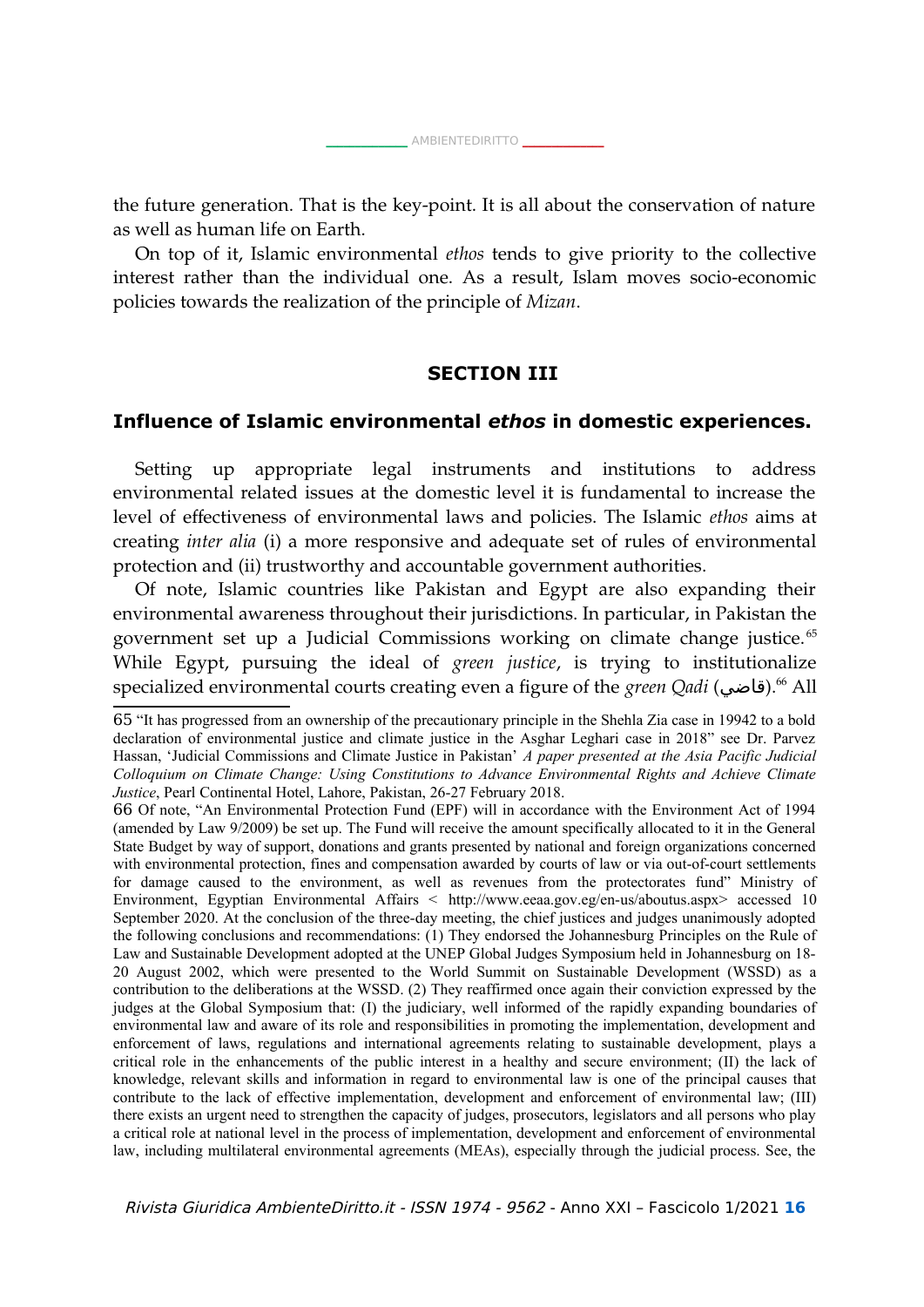in all, these attempts are focusing on the promotion of the legal mindset that considers environment as a public interest matter and environmental degradation as an outcome of corruption of the planet.<sup>[67](#page-16-0)</sup>

Here as follows it is necessary to examine briefly the domestic experience concerning Indonesia and South-East Asia international relations. Indonesia is a country affected by environmental issues having substantial impacts in the public health sphere.

To start with, Indonesia has a vast territory where the production of palm oil is representing one of the largest profitable industries. The palm oil industry creates jobs for more than 20 million people in Indonesia and contributes to the country's foreign business value of up to 25 billion US dollars.<sup>[68](#page-16-1)</sup> Given the magnitude of the profit, many producers illegally opened land by means of fires $69$  to increase the volume of palm oil production.

Surely, the enormous burning of forests caused a transboundary haze striking Singapore and other ASEAN countries, such as Malaysia. These two countries – but especially Singapore – were significantly affected by the haze becoming a matter of national security. With an urgent diplomatic action and recognizing the difficulties to put the situation under control, the Government of Singapore invited Indonesia to take the due countermeasures.

A high level of complexity characterized this issue. After years of negotiations, the ASEAN countries signed and ratified the Agreement on Transboundary Haze Pollution (2002); by way of illustration, Indonesia became parties to the Agreement only in 2014.<sup>[70](#page-16-3)</sup>

statement adopted by the Chief Justices and senior judges from Bahrain, Egypt, Djibouti, Iraq, Jordan, Lebanon, Libya, Oman, Palestine, Qatar, Sudan, Tunisia, and the United Arab Emirates at the conclusion of the Regional Conference and Symposium on Environmental Law and Sustainable Development, held from 29 to 31 May 2004, at the premises of the Supreme Constitutional Court of Egypt in Cairo.

<span id="page-16-0"></span><sup>67</sup> Schwarte, C., 2003, Environmental protection in Islamic law: an overview on potential influences for legal developments in Iraq. Local Environment, 8(5), 567–576.

<span id="page-16-1"></span><sup>68 &</sup>quot;GAPKI was established in 1981 to create a platform for various operators working on the issues related to the Palm Oil industry. GAPKI Technical Commission focused its activities on the elaboration of work programs concerning the following: (i) To promote palm oil industry; (ii) To improve competitiveness Indonesian palm oil business in International Markets; (iii) To design and implement a strategic vision for a sustainable palm oil industry. As the palm oil industry is continuing to expand, GAPKI has more than 600 plantation companies among its members. GAPKI organizes several activities to create awareness about the importance of making a sustainable palm oil production in Indonesia. For this purpose, it established an annual Indonesian Palm Oil Conference & Price Outlook. Today's Indonesia together with Malaysia control 90% of the oil industry, GAPKI wants to provide technical assistance supporting its members in the international markets." See, GAPKI Palm Oil Producers Association, <https://gapki.id/> (accessed 11 July 2020).

<span id="page-16-2"></span><sup>69</sup> Law on the Protection and Environment Management 2009 (32) Indonesia. Article 69 (1) (h), clearly, stated: "Everybody shall be prohibited from: opening land by means of fire" and Article 69 (2) "The provision referred in paragraph one letter (h) shall take into account seriously local wisdom in the respective countries."

<span id="page-16-3"></span><sup>70</sup> Indonesia ratified the Agreement on Transboundary Haze Pollution in 2014, see Indonesian Ministry of Environment (communication 23 September 2014) <http://www.menlh.go.id/indonesia-meratifikasi-undangundang-tentang-pengesahan-asean-agreement-on-transboundary-haze-pollution-persetujuan-asean-tentang-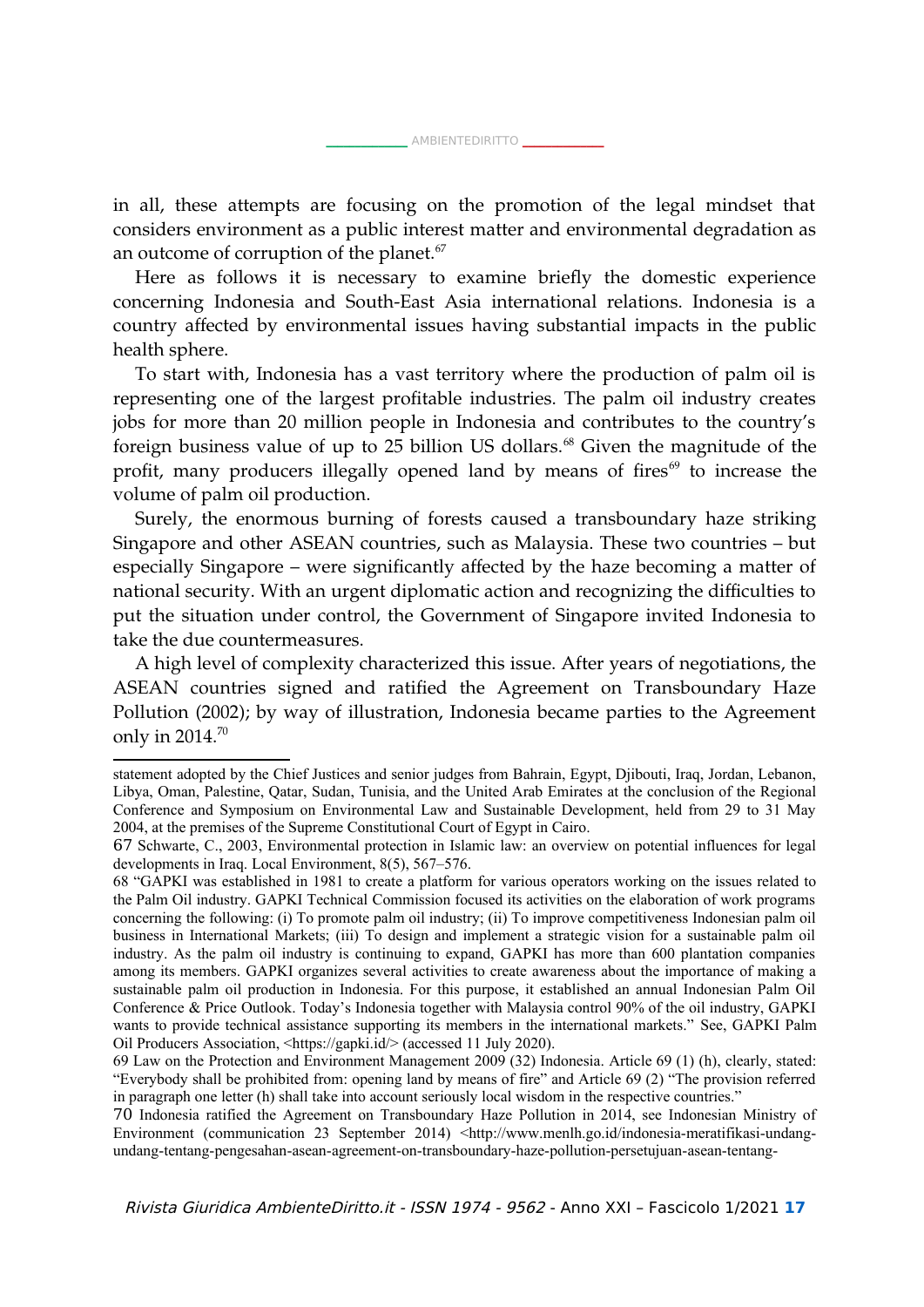On closer examination, it is important to underline that the legal ground to solve this matter derives from the implementation of the international environmental law. As general rule, the "no harm principle" and the "duty not to cause damage"<sup>[71](#page-17-0)</sup> are relevant to the matter. These principles relevant to the idea of prevention are based on the international laws referring to the friendly relations between neighbor States.

Firstly, the principle of no harm is relevant in the *haze* case. Historically, it was the first to arise in the "limited" context of transboundary harm to the territory of another State and it was well defined by the Tribunal in the *Trail Smelter case* with the following statement: "no State has the right to use or permit the use of its territory in such a manner as to cause injury by fumes in or to the territory of another or the properties or persons therein, when the case is of serious consequence and the injury is established by clear and convincing evidence."[72](#page-17-1) The principle of no harm assumed a crucial role in limiting the sovereign exploitation of natural resources (even in the *haze* case) expressing the duty not to cause harm to other States<sup>[73](#page-17-2)</sup> or better to say *serious consequences[74](#page-17-3)* or *significant harm*[75](#page-17-4) as well as *significant damage*. [76](#page-17-5)

Secondly, the duty not to cause damage by going beyond the transboundary context broadened the scope of the principle of no harm to a more comprehensive idea of prevention. In particular, the duty *in parlance* found its main legal source in Principle 21 of the Stockholm Declaration 1972 that explicitly refers to the duty not to cause the damage "to the environment of other States or of areas beyond the limits of national jurisdiction."<sup>[77](#page-17-6)</sup> Thus, the duty not to cause the damage seeks to determine the obligation of the State to prevent damage plus to protect the environment *per se* avoiding irreversible environmental damage.

These two devices of international environmental law consistently contributed to improving at least the current situation in the South East Asia.

pencemaran-asap-lintas-batas/> (accessed 12 June 2020)

<span id="page-17-0"></span><sup>71</sup> Maria Pia M. Altea, 'Principle 21 of the Stockholm Declaration: A Customary Norm of International Environmental Law' (1997) XLI *Ateneo Law Journal* 429.

<span id="page-17-1"></span><sup>72</sup>*Trail Smelter, (USA vs. Canada)* RIAA III, 1905-1982 ('*Trail Smelter*')*,* 1965. Furthermore, in the Corfu Channel case in 1949, the International Court of Justice (ICJ) acknowledged this principle as customary international law because it is recognized "every State's obligation not to allow knowingly its territory to be used for acts contrary to the rights of other States."

<span id="page-17-2"></span><sup>73</sup> *Permanent sovereignty over natural resources*, 14 December 1962, GA res. 1803 (XVII).

<span id="page-17-3"></span><sup>74</sup> *Trail Smelter*, *supra* n. 65.

<span id="page-17-4"></span><sup>75</sup> *United Nations Convention on the Law of the Non-Navigational Uses of International Watercourses*, 21 May 1997, 36 ILM 700 (not yet in force), art. 7 (1).

<span id="page-17-5"></span><sup>76</sup> *Case concerning Pulp Mills in the River Uruguay (Argentina v. Uruguay)*, Judgment of 20 April 2010, General List No 135 ('*Pulp Mills*'), para 101.

<span id="page-17-6"></span><sup>77</sup> It is essential to underline that the ICJ recognized the customary nature of Principle 21 of the Stockholm Declaration 1972 in its *Advisory Opinion on the Legality of Nuclear Weapons 1996*. See, *Legality of the Threat or Use of Nuclear Weapons*, ICJ Reports 1996 ('*Legality of Nuclear Weapons*').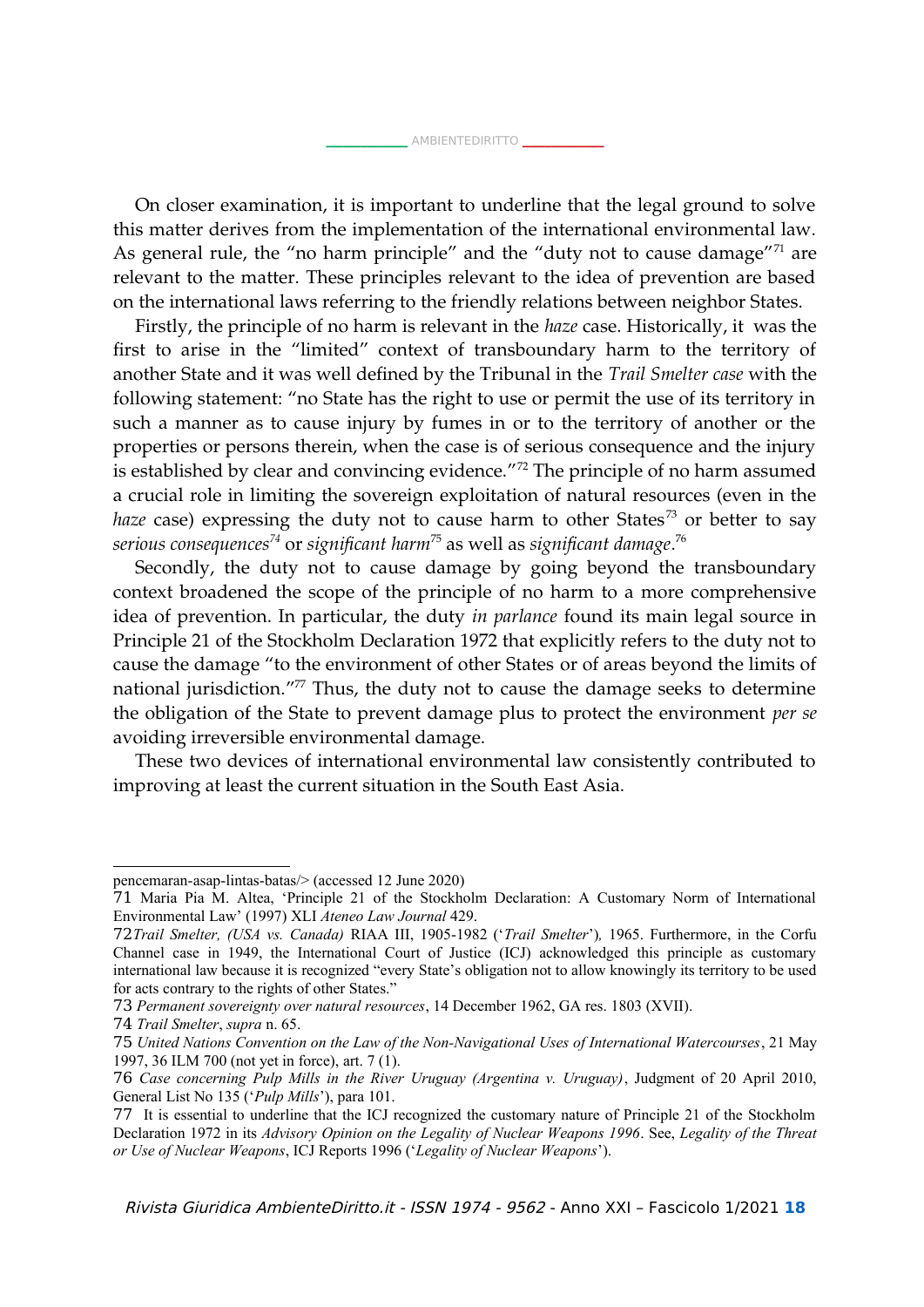However, it should be borne in mind in our present context that Indonesia "has the world's largest Muslim population and South East Asia biggest economy."[78](#page-18-0) Within this context, Islamic law has a decisive, authoritative power and finds an important ground of implementation. Specifically, in the case of transboundary haze pollution, the work of Islamic lawyers and policymakers comes to be considered enthusiastically apposite and pertinent. The Indonesian Islamic Council issued a socalled *fatwa* (فتوى) against the intentional burning of land.<sup>[79](#page-18-1)</sup> This *fatwa* is quite successful because a critical religious authority elaborated it. Despite the fact that *fatwa* is a *soft* legal instrument comparable to a legal opinion with interpretative function, it has a considerable authoritativeness on a particular issue. It has been pointed out by the doctrine that "*fatwās* illuminate the relationship between law and society."[80](#page-18-2)

The Islamic scholars' reasoning is based on three moral and legal arguments. Even though the laws and regulations in certain cases could not be good, burning the trees is not moral. The Islamic *ethos* considers plants and trees as a precondition to sustain human life. It is a sin intended as an action against God who created the nature.

It is important to highlight that transboundary haze is a natural occurrence caused by dry season; however, there are pieces of evidence that producers opened lands by setting fires. *Fatwa* invites to greening the law and the social behavior of the involved people. Thus considered, it is pragmatically arguable that Islam could contribute to designing *due diligence* activities by means of Corporate and Social Responsibilities initiatives and creating a "no burning" norm valid for the Indonesian palm oil producers.

<span id="page-18-0"></span><sup>78</sup> Indonesia Country Profile, *BBC* (London 9 January 2018) < http://www.bbc.com/news/world-asia-pacific-14921238> (accessed 14 August 2020)

<span id="page-18-1"></span><sup>79</sup> Francis Chan, 'Burning forest is a sin, rules Indonesian Islamic Council' *The Straits Times* (Singapore 14 September 2016). Similarly, on the basis of the 1978 fatwa, wastewater reuse in Saudi Arabia expanded to a great extent. By doing so, in 1995, Sathe country reused about 15% of its treated wastewater for agricultural purposes. For further details, see, Faruqi, N.I., Biswas, A.K. and Murad, J.B., 2001, Water Management in Islam (New York: International Development Research Centre (IDRC) and United Nations University Press); "The Fatwa postulated that .impure wastewater can be considered as pure water and similar to the original pure water, if its treatment, using advanced technical procedures, is capable to remove its impurities with regard to taste, color and smell, as witnessed by honest, specialized and knowledgeable experts. Then it can be used to remove body impurities and for purifying, even for drinking. If there are negative impacts from its direct use on the human health, then it is better to avoid its use, not because it is impure but to avoid harming the human beings. The CLIS prefers to avoid using it for drinking (as possible) to protect health and not to contradict with human habits. (CLIS, 1978) ... The Saudi Arabian experience demonstrates how responsive and reasonable Islamic Laws are in addressing the complex challenges of water resources management" see Walid A. Abderrahman (2000) Application of Islamic Legal Principles for Advanced Water Management, *Water International*, 25(4), p. 513 – 518.

<span id="page-18-2"></span><sup>80</sup> For a concept of evolving fatwa see Umar F. Moghul and Samir H.K. Safar-Aly, Green Sukūk: The Introduction of Islam's Environmental Ethics to Contemporary Islamic Finance' (2014) 27 (1) *The Georgetown International Environmental Law Review*.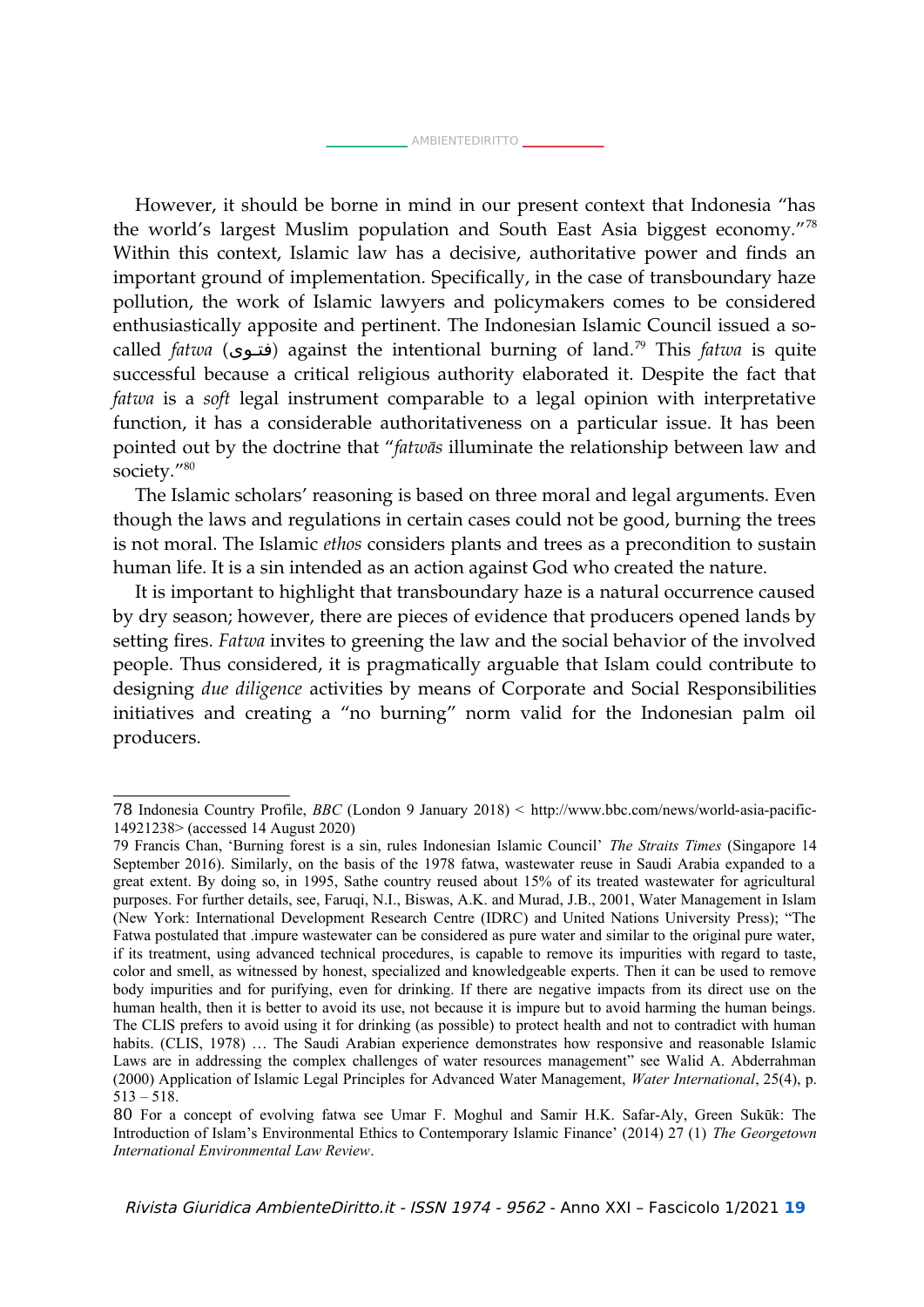Finally, Islam prohibited harm to the planet. Following the Islamic environmental principles aforementioned, several economic projects and activities must be assessed *in concreto* before being implemented.

\_[AMBIENTEDIRITTO](http://www.AMBIENTEDIRITTO.it/) \_\_

Carrying out an Environmental Impact Assessment (EIA) comprehensive of Islamic concepts and principles would improve the current status of the environmental protection.<sup>[81](#page-19-0)</sup> Put in another way, through the Islamic understanding of nature it could be possible to evaluate potential "significant adverse impact"[82](#page-19-1) on the environment as well as the public health. In a more critical vein, it is noteworthy to create Islamic standards of EIA<sup>[83](#page-19-2)</sup> and critically harmonize them with the contemporary legislations.

### **SECTION IV**

#### **The Islamic Declaration on Climate Change**

Unquestionably, environmental degradation is threatening human existence in the world. Chiefly, the phenomenon of climate change is increasingly putting at risk our food and water security; it is both an economical and existential issue. Besides that, climate change is one of the major causes of wars and migration around the world.<sup>[84](#page-19-3)</sup>

Islam is not the solution, nevertheless together with other religions, it is calling up for global legal and political action to preserve the ecosystem and to integrate development in it. It is essential to find a way for sustaining future generations while facing the climate change impacts. On this issue, the *Umma* elaborated two relevant documents, namely (i) the *Islamic Seven-Year Action Plan on Climate Change* (2010 – 2017) and (ii) the *Islamic Declaration on Global Climate Change* (2015).[85](#page-19-4)

The first document aimed at mobilizing the *Umma* in order to implement policies that are the manifestation of the Islamic ethical principles of environmental protection. This Plan, formally, corresponds to a sort of internal *Memorandum of Understanding* of the Islamic community worldwide. One ought to note that it leads to making people more aware about environmental related issues by (i) organizing

<span id="page-19-0"></span><sup>81</sup> Othoman ABD-AR-Rhaman Llewellyn, 'The Basis for a Discipline of Islamic Environmental Law' in *Islam and Ecology. A Bestowed Trust* (Harvard University Press 2003).

<span id="page-19-1"></span><sup>82</sup> Principle 17 of the Rio Declaration on Environment and Development (1992): "Environmental impact assessment, as a national instrument, shall be undertaken for proposed activities that are likely to have a significant adverse impact on the environment and are subject to a decision of a competent national authority."

<span id="page-19-2"></span><sup>83</sup> Nicholas Robinson, 'EIA Abroad: The Comparative and Transnational Experience' in S.G. Hildebrand and J.B. Cannon (eds.), *Environmental Analysis: The NEPA experience* (Boca Raton: Lewis, 1993), 679-702.

<span id="page-19-3"></span><sup>84</sup> Interview with Khalid Fazlun, Director of IFEES (Birmingham, UK, 24 March 2018).

<span id="page-19-4"></span><sup>85</sup> IFEES, *Islamic Declaration on Global Climate Change* (2015) available at: <www.ifees.org.uk/> (accessed 15 April 2020)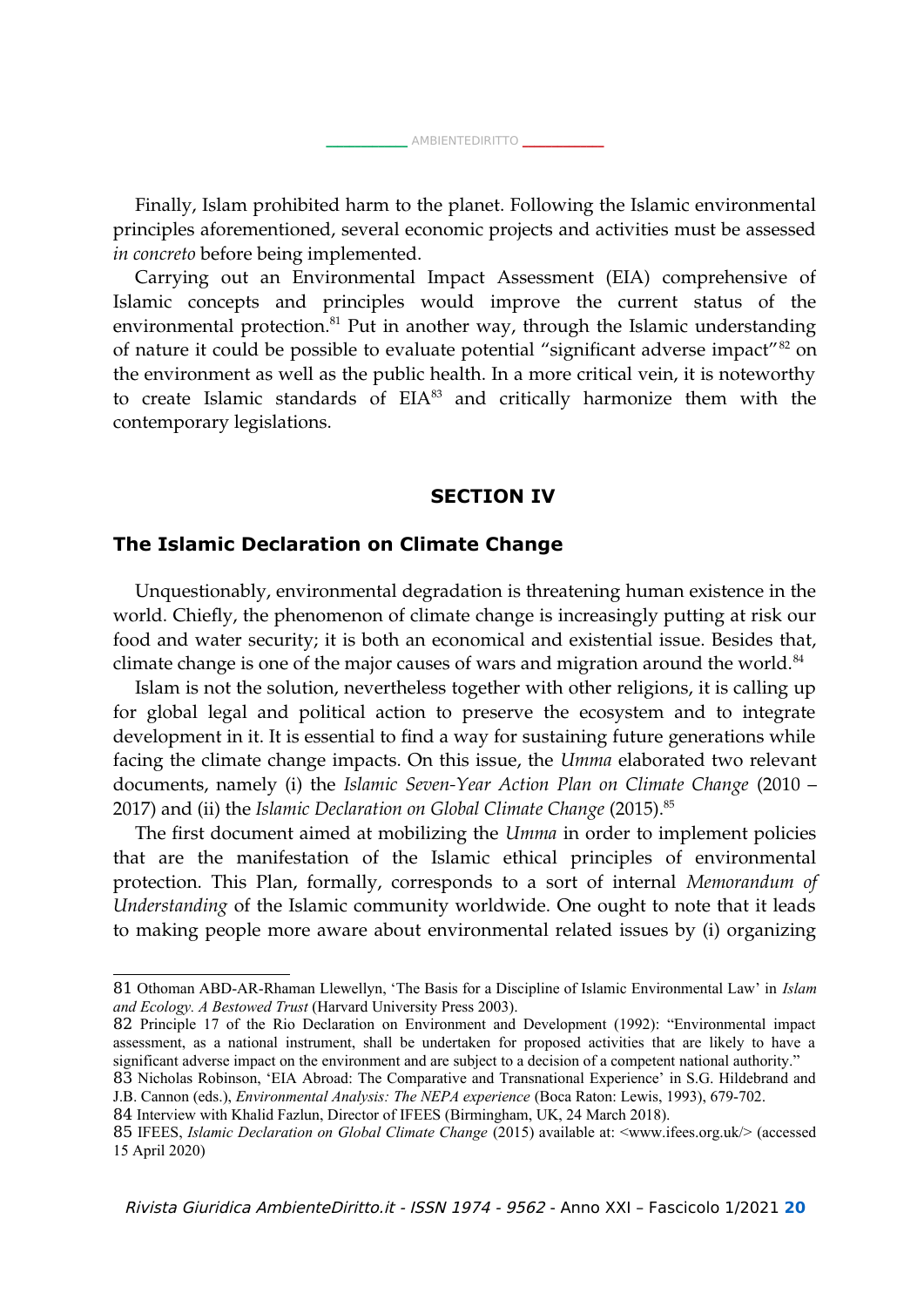advocacy programs and activities committed to educating people on the environment and (ii) *greening* Haji and mosques as well as Quran books.

The second document seems to provide a global perspective on the climate change challenge. The statement just made requires one important qualification. In point of fact, this Islamic Declaration was signed in 2015 before the conclusion of the *Paris Agreement on Climate Change*. This Declaration advocated for the conclusion of a global, equitable and binding agreement on the issue.

Broadly speaking, the Declaration wants to bring people together involving individual with different faiths and beliefs – because climate change can be contrasted by a common action that is going to transform the human society behavior. This common action includes an *equilibrium* in negotiations involving Developed and Developing Countries through a great emphasis placed on the implementation of the established Principle of Common but Differentiated Responsibilities.<sup>[86](#page-20-0)</sup> Once again, within the Declaration, the *Ummah* is considered as *Khalīfah* to serve the Creator<sup>[87](#page-20-1)</sup> following a planetary trusteeship scheme (*Amanah*) to protect the *Mizan*. [88](#page-20-2)

Furthermore, the Islamic Declaration on Global Climate Change involves also fossil fuel-based economy countries since these have realized that it is necessary to shift to renewable energies as a primary source of income. This can be considered as a sort of one of the modern inner policies derives from the Islamic environmental

<span id="page-20-0"></span><sup>86</sup> The principle of CBDR seeks to find balance between development and the protection of the environment in addressing to global environmental problems and it has its origin in the protection of common concern areas (e.g., Antarctica). The principle of CBDR is applied in several treaties. One very important example Article 3 (1) of the UNFCCC 1992 where the CBDR are described with the following wording: "The Parties should protect the climate system for the benefit of present and future generations of humankind, on the basis of equity and in accordance with their common but differentiated responsibilities and respective capabilities. Accordingly, the developed country Parties should take the lead in combating climate change and the adverse effects thereof". A recent model to operationalize the principle of CBDR is illustrated in another instrument of public international law, namely the Minamata Convention on the use of mercury 2013. Of note, the preamble makes reference to the foundational principles of public international law. Urging for a global action, it evokes the Rio Declaration on Environment and Development 1992 as a whole and explicitly the principle of common but differentiated responsibilities of States (with special focus on developing countries and on economies in transition considering their financial, technological and capacity building resources). Taking in consideration the condition of developing countries, the preamble recognizes the "States' respective circumstances and capabilities." With this regards it seems relevant the analysis conducted on the CBDR by T. Honkonen, *The Common but Differentiated Responsibility Principle in Multilateral Environmental Agreements*, Kluwer Law International, Law & Business, Vol. 5, Kurt Deketelaere, The Netherlands, 2009. Furthermore, see Hilary Chiew, 'Implementation of Paris Agreement must preserve balance on all issues, say developing countries' (*Third World Network*, 18 May 2016) <https://twnetwork.org/climate-change/implementation-paris-agreement-must-preserve-balance-all-issues-saydeveloping> (accessed 15 April 2020).

<span id="page-20-1"></span><sup>87</sup> Islamic Declaration on Global Climate Change 2015, preamble.

<span id="page-20-2"></span><sup>88</sup> "Indeed, Allah will admit those who have believed and done righteous deeds to gardens beneath which rivers flow, but those who disbelieve enjoy themselves and eat as grazing livestock eat, and the Fire will be a residence for them" (Quran 47:12).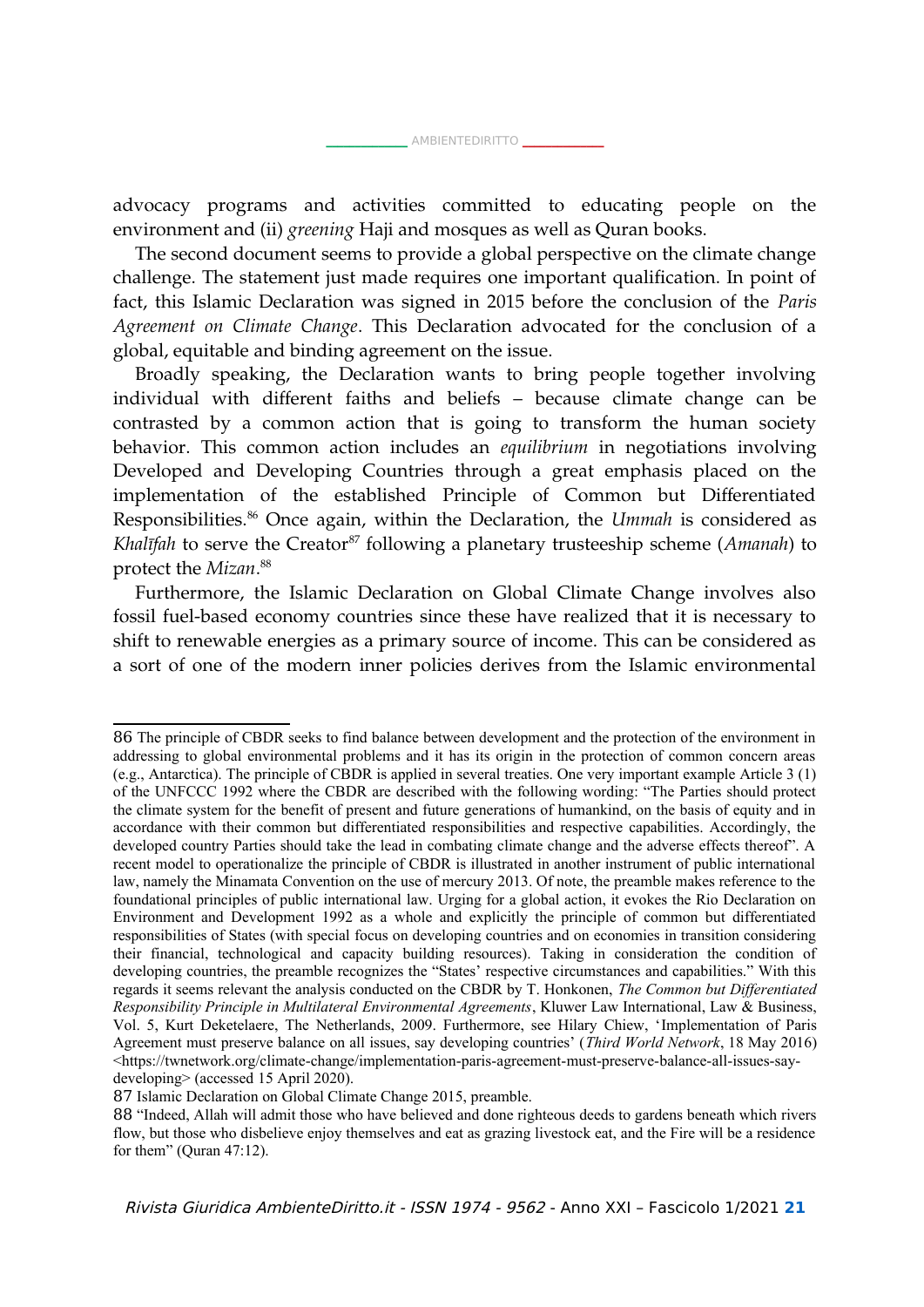*ethos* to preserve our natural ecosystem and *Mizan* improving the energy efficiency and decrease the amount of emissions of GHGs.

Of note, the establishment in 2009 of the treaty-based organization, namely the International Renewable Energy Agency in Abu Dhabi (UAE – a traditional Islamic oil-based economy country).[89](#page-21-0)

Many of the inner environmental policies shaped by the Islamic *ethos* can be implemented predominantly in countries with a Muslim majority that are currently in political transition (e.g., Egypt, Iraq,<sup>[90](#page-21-1)</sup> Libya and so forth). It would be good to internalize and strengthen these Islamic environmental principles in constitutional legal provisions of the new states.

As a theoretical model and discourse, the Islamic Declaration on Global Climate Change is calling up people and leaders of the world (and governmental institutions) to be aware of the existence of a "duty to cooperate in a spirit of global partnership" pursuant Principle 7of the Rio Declaration on Environment and Development.<sup>[91](#page-21-2)</sup> By mean of this principle, states must center their conduct of domestic and international affairs on the protection of global commons, especially with regards to mitigation and adaptation to climate change effects.

To reconcile all these considerations, it appears well evident that the two aforementioned documents (especially the Islamic Declaration on Global Climate Change) are successful. Teamwork done by religious faiths is fundamental for supporting the human society in undertaking climate change effects. It is worth to note that faith is the main driver, in some instances, helping the most climate vulnerable communities to react to disasters and devastation to re-build in a sustainable way and preserve decent human life.

<span id="page-21-0"></span><sup>89</sup> The International Renewable Energy Agency (IRENA) is an intergovernmental organization supporting countries in their transition to a sustainable energy future, <www.irena.org/> (accessed 15 April 2018). Furthermore, see Saleem H. Ali, 'Reconciling Islamic Ethics, Fossil Fuel Dependence, and Climate Change in the Middle East' (2016) 50 (2) *Cambridge Review of Middle East Studies*, <https://doi.org/10.1017/rms.2016.135> (accessed 15 August 2020).

<span id="page-21-1"></span><sup>90</sup> For further details, see, Iraqi National Constitution, art. 33 (2005) (Iraq), available at http://meria.idc.ac.il/ journal/2005/issue3/Iraqiconstitution/constitution.html.

Christoph Schwarte, 'Environmental protection in Islamic law: an overview on potential influences for legal developments in Iraq' (2003) 8 (5) *Local Environment, The International Journal of Justice and Sustainability*, <https://doi.org/10.1080/1354983032000143725> (accessed 15 August 2020)

<span id="page-21-2"></span><sup>91</sup> "States shall cooperate in a spirit of global partnership to conserve, protect and restore the health and integrity of the Earth's ecosystem. In view of the different contributions to global environmental degradation, States have common but differentiated responsibilities. The developed countries acknowledge the responsibility that they bear in the international pursuit of sustainable development in view of the pressures their societies place on the global environment and of the technologies and financial resources they command" see Principle 7 of the Rio Declaration on Environment and Development 1992.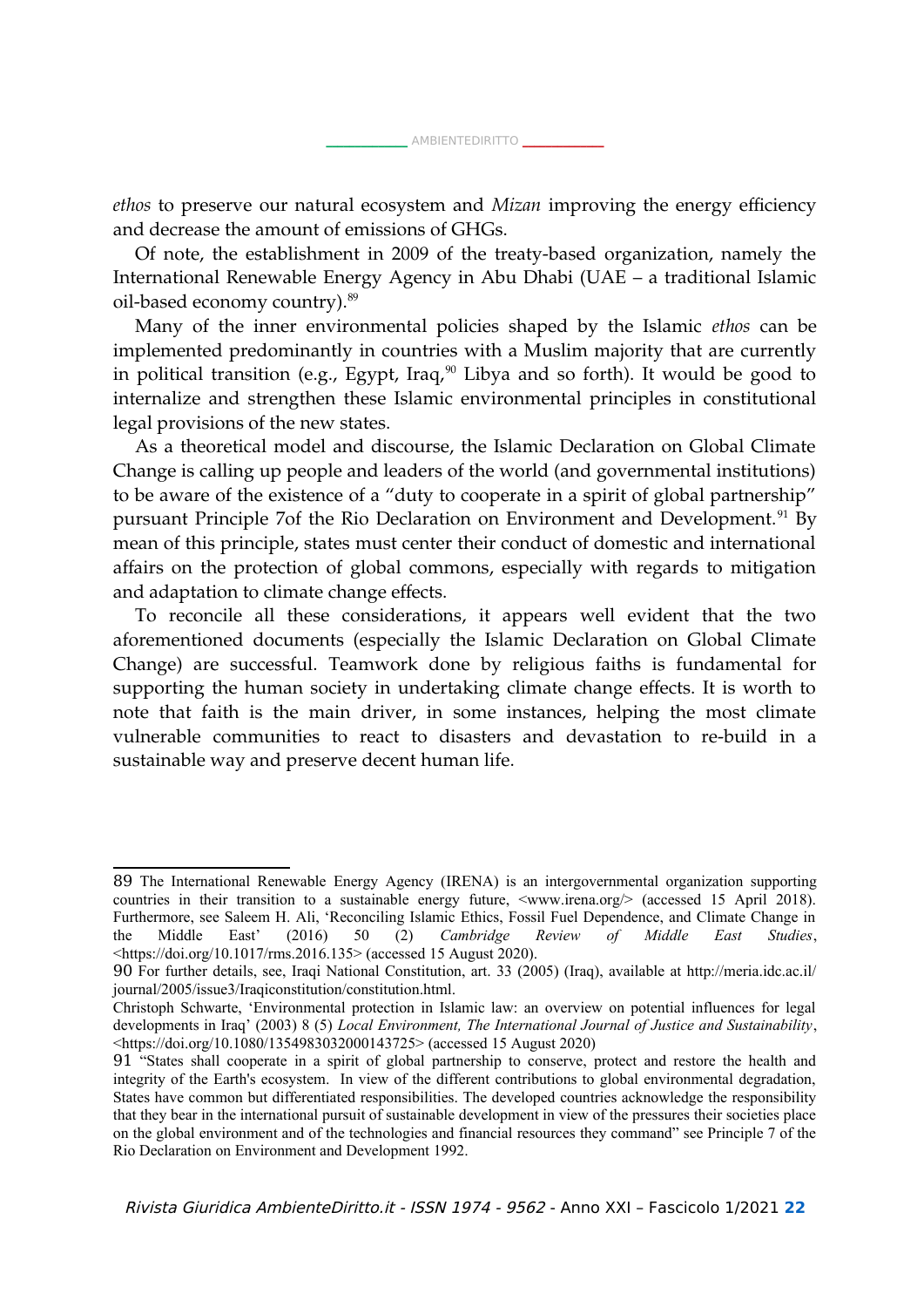# a) **A brief observation on the Leghari v. Federation of Pakistan case.**

It seems justified to argue that international and domestic environmental law and policy combined with religious principles of environmental *ethos* have positively influenced some domestic jurisdictions.

The argument seems to be justified, bearing in mind that the Appellate Court in Pakistan declared responsible the national government for failure to carry out the National Climate Change Policy of 2012 and the Framework for Implementation of Climate Change Policy (2014-2030)."[92](#page-22-0) The Pakistani farmer, petitioner, won the lawsuit boosting the legal field of climate change public interest litigation. The public authority inaction, delay and lack of seriousness were punished by the Court. This case shows that Islamic jurisprudence is inclined to adapt to new challenges – like Climate Change – using new legal techniques.<sup>[93](#page-22-1)</sup> Under an Islamic perspective, everybody has the right to a healthy environment and human dignity. In an Islamic country, like Pakistan, this is significant. Climate change is an imminent threat putting at stake our life and economy.

### a) **Climate Islamic Finance:** *Green Sukūk*

Fighting climate change entails to create a different way of doing economy. It has been argued that economic public and private sectors must commit themselves to reducing GHG emissions and being oriented to sustainable development. This implies a moral obligation that all of us must care for the present and future generations. With this purpose, the Islamic Declaration of Global Climate Change plainly exhorts all the economic operators to divest from fossil fuels.

From a functional point of view, shifting to renewable energies and adopting a zero-waste or circular economy are among the effective strategies that could be implemented in our contemporary world.<sup>[94](#page-22-2)</sup>

The Islamic environmental *ethos* is shaping the so-called conventional finance. It is possible to assert that its compliance with the Shariah provisions characterizes Islamic climate finance. Hence, it seems to be more ethically and socially responsible than the conventional one. The creation of *green bonds* constitutes a vital instrument to shift to a low carbon society allocating the money to exclusively eco-friendly projects around the world.

<span id="page-22-0"></span><sup>92</sup> Leghari v. Federation of Pakistan [2015] W.P. No. 25501/201

<span id="page-22-1"></span><sup>93</sup> Ahmad Badri Abdullah, 'An analysis of Islamic Jurisprudence (*Fiqu*) As Applied Islamic Ethics' (2016) 5 (2) *Islam and Civilisational Renewal* <http://www.iais.org.my/icr/index.php/icr/article/view/403> (accessed 15 April 2020)

<span id="page-22-2"></span><sup>94</sup> Islamic Declaration on Global Climate Change (2015) 3.4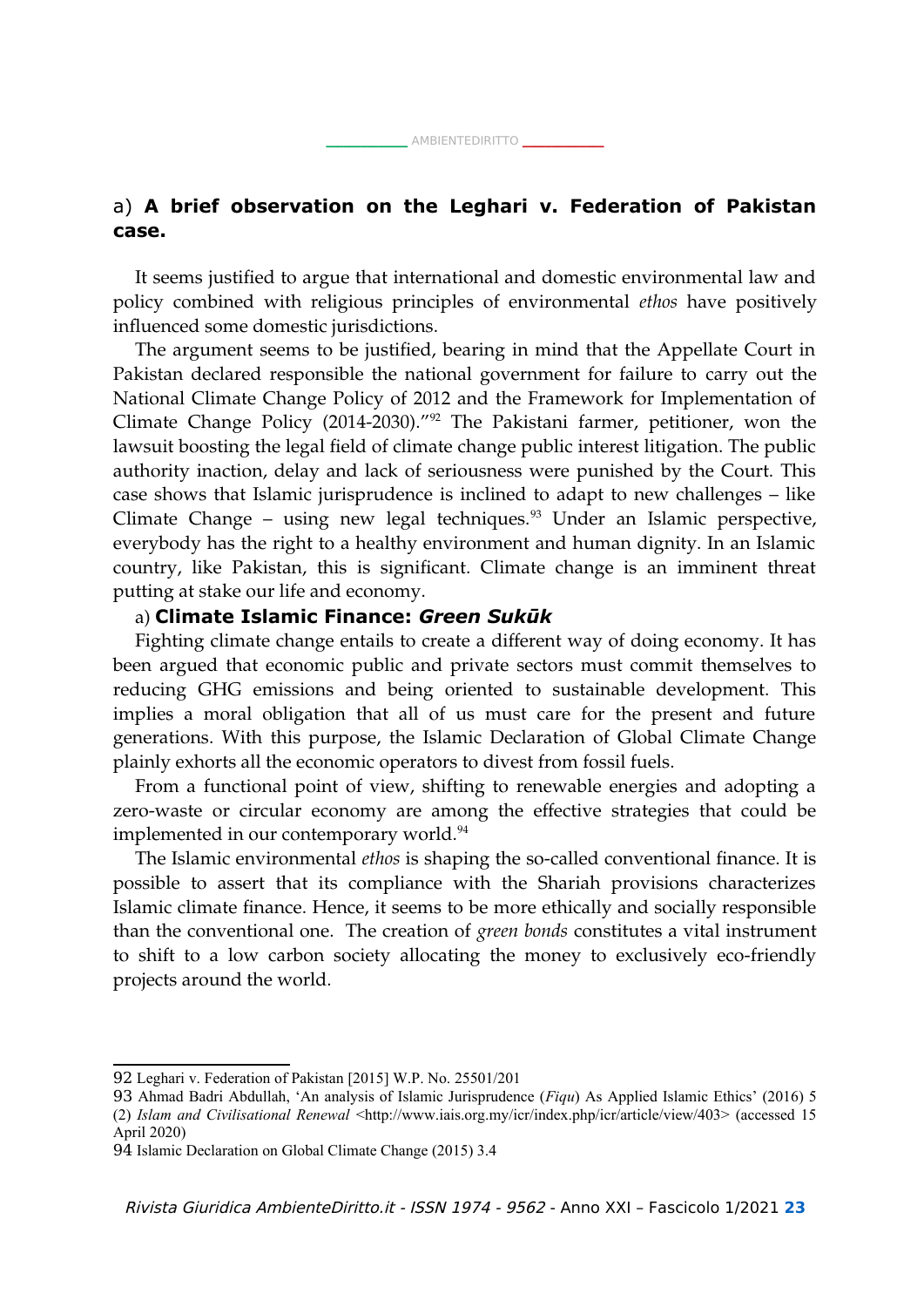Green bonds will finance projects and activities in predominantly in Developing Countries. This entails the risk for economic operators to deal with the political instability and lack of good domestic legislation. That is the weaker point.

As noted by Zhulkarnain Abdul Rahim "essentially, the *green sukūk* is just another fundraising tool, but there are requirements for the proceeds to be used only in environmentally friendly investments or sustainable/renewable energy investments, for instance. This is in addition to the fact that they would be Shariah-compliant. Hence, this is attractive for the majority-Muslim countries in the South East Asia region, for instance Malaysia<sup>[95](#page-23-0)</sup> and Indonesia, to leverage on their natural resources in a more sustainable way."[96](#page-23-1) Islamic finance created a new financial tool that present different characteristics compared to the conventional one. The *green sukūk* based on shared risk, preservation of capital and no interest (*riba*) as prohibited by the Shariah. This tool is ideally connecting the gap between conventional and Islamic finance for the good of our planet.<sup>[97](#page-23-2)</sup>

#### **SECTION V**

#### **Conclusions**

Theoretically, Islam can act as a socio-legal tool capable of "tuning the law with nature."[98](#page-23-3) As religion and way of life regulating human relationships and socioeconomic development, Islam is disseminating through its sort of *code of conduct* the importance of the obedience to the Creator and full respect for the environment without forgetting the importance of ecology.

To conclude with, this paper showed that Islamic environmental *ethos* has legal principles and concepts as well as inner policies able to create or, at least, influence organically modern eco-designed legal instruments for the wellbeing of the world (particularly in the Middle East and South-East Asia areas) and improving its current state of affairs. The Islamic Lawyers (and not only) should focus their own intellectual activities on increasing the responsiveness and, above all, the rationality of Islamic laws in order to tackle issues such as land degradation, water

<span id="page-23-0"></span><sup>95</sup> *Faris Hadad-Zeros*, 'Malaysia launches the World's First Green Sukūk' (14 October 2020) <https://www.sukuk.com/article/malaysia-launches-the-worlds-first-green-sukuk-6361/> accessed 19 April 2020. See, also Victoria Kwakwa, 'How Islamic finance is helping fuel Malaysia's green growth' (15 September 2020) <http://blogs.worldbank.org/eastasiapacific/how-islamic-finance-is-helping-fuel-malaysia-green-growth> accessed 19 April 2020.

<span id="page-23-1"></span><sup>96</sup> E-mail from Zhulkarnain Abdul Rahim (Partner Dentons Rodyk) to author (12 April 2020).

<span id="page-23-2"></span><sup>97</sup> 'Green Sukūk', The World Bank IBRD-IDA, Infographic, (19 September, 2017) available at <http://www.worldbank.org/en/news/infographic/2017/09/19/malaysia-green-sukuk> accessed 19 April 2020

<span id="page-23-3"></span><sup>98</sup> Fritjof Capra and Ugo Mattei, *The Ecology of Law. Toward a Legal System in Tune with Nature and Community* (Berrett-Koehler Publishers 2015).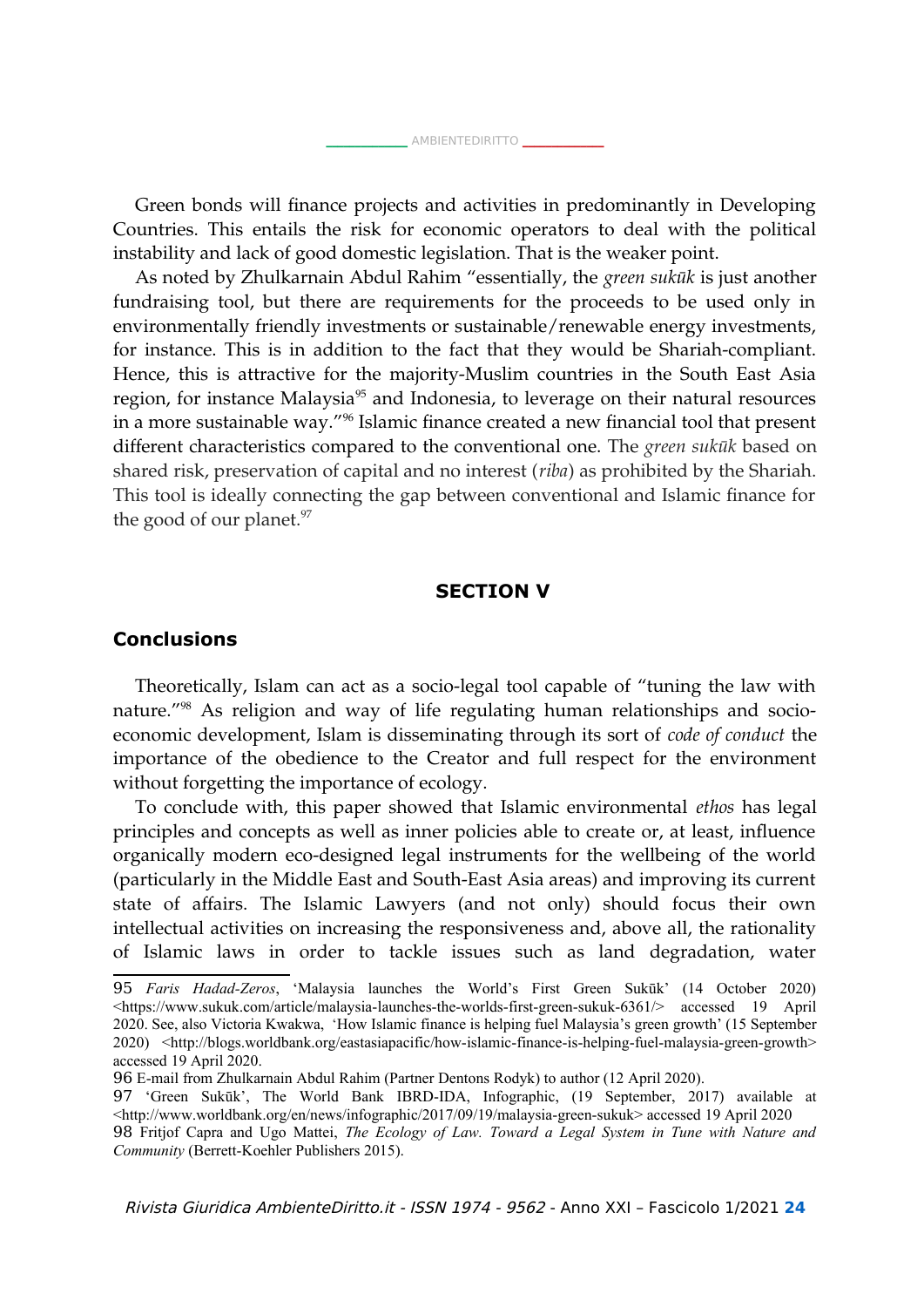management, and the overarching issue of climate change. Basically, the mere human being survival might be considered as a value in large part of the world.

The international society is now more and more aware of the severity of the current environmental crisis, so it is necessary to find new ways to improve the relation human – earth and sources of obligation to protect the environment. Thus considered, a more than a possible idea, it is to adopt a religious-based approach. Within it, Islam, together with other religions, can create enduring civilizational values<sup>[99](#page-24-0)</sup> increasing the convergence of efforts made by states, individuals, international organizations, NGOs (in practice by involving the whole civil society) to protect human life and the environment from transnational or global existential threats. Obviously, states can make new laws in favor of nature to protect species and human survival safeguarding future generations to come. It is possible to agree with the opinion of Harold Coward stating that "world's religions can be strong copartners with law and public policy in achieving the goal of sustainability… by putting international declarations into practice."[100](#page-24-1) Logically, this statement might be interpreted as a cooperative partnership rather than a confrontational relationship between international law and world religions, such as Islam.<sup>[101](#page-24-2)</sup> An appreciation of

<span id="page-24-0"></span><sup>99</sup> "While the voices of "the clash of civilizations" are echoing loud, and the so-called "war on terror" is influencing the fate of some communities and many groups of individuals in various countries of the world, it is appropriate to recall the humanitarian values that rally nations and peoples around them." Sheikh Wahbeh al-Zuhili, Islam and international Law, *International Review of Red Cross*, 87 (854), 2005. David A. Westbrook, Islamic International Law and Public International Law: Separate Expressions of World Order, 33 VA. J. INT'L L. 819 (1993). James Cockayne, Islam and International Humanitarian Law: From a Clash to a Conversation Between Civilizations, 84 INT'L REV. RED CROSS 597 (2002). Abdullahi Ahmed An-Na 'im, Islam and International Law: Toward a Positive Mutual Engagement to Realize Shared Ideals' (2004) 98 Am Soc'y Int'l L Proc 159. Ignacio de la Rasilla del Moral and Ayesha Shahid International Law and Islam: Historical Explorations, Brill, 2018.

<span id="page-24-1"></span><sup>100</sup> "What does this mean for law and public policy? Simply put, it means that the religions are rapidly developing the resources to join hands with international law in supporting the Universal Declaration of Human Rights and its call for dignity and justice to all. But the ethic of the Declaration is, as Louis Henkin has pointed out, a minimal ethic. Human rights "are essential, but not enough. The Declaration, the ideology of rights, says nothing about brotherhood, or love." I would add our interconnection with nature to that list. That is the added plus that religion brings in its cooperation with law, a maximal ethic. In addition to insisting on the dignity and development of women, the new theologies summarized above require a just sharing of the earth's re- sources and the protection of the environment. While law may provide the requirements of a minimal ethic, the world's religions, through their new theologies, are establishing a maximal ethic as the goal to be achieved. Richard Falk, Professor of International Law and Practice at Princeton University, suggests that the great potentiality of religion is that it can set forth maximal social, economic, and environmental norms them into reality in people's lives. Law may set forth which depend upon civil support for actualization. Religions major social force in this regard. Professor Falk observes potential in world religions is that they can reach globe more directly and more fully than any other societal institution." See, Harold Coward, Religious Responses to the Population Sustainability Problematic: Implications for Law, 27 ENVTL. L. 1169, 1169 (1997).

<span id="page-24-2"></span><sup>101</sup> **"**The relationship between Islam and international law has long been studied, primarily in the field of the law of war and international humanitarian law…The relevance of Islam to international law should be assessed with due regard to substantive legal principles and rules that Islam contains. A prerequisite for an objective assessment is to contextualize them through a glimpse into the Islamic conception of international law, the sources of Islamic international law, and the legal history of this law. Islam, like all other religions, consists of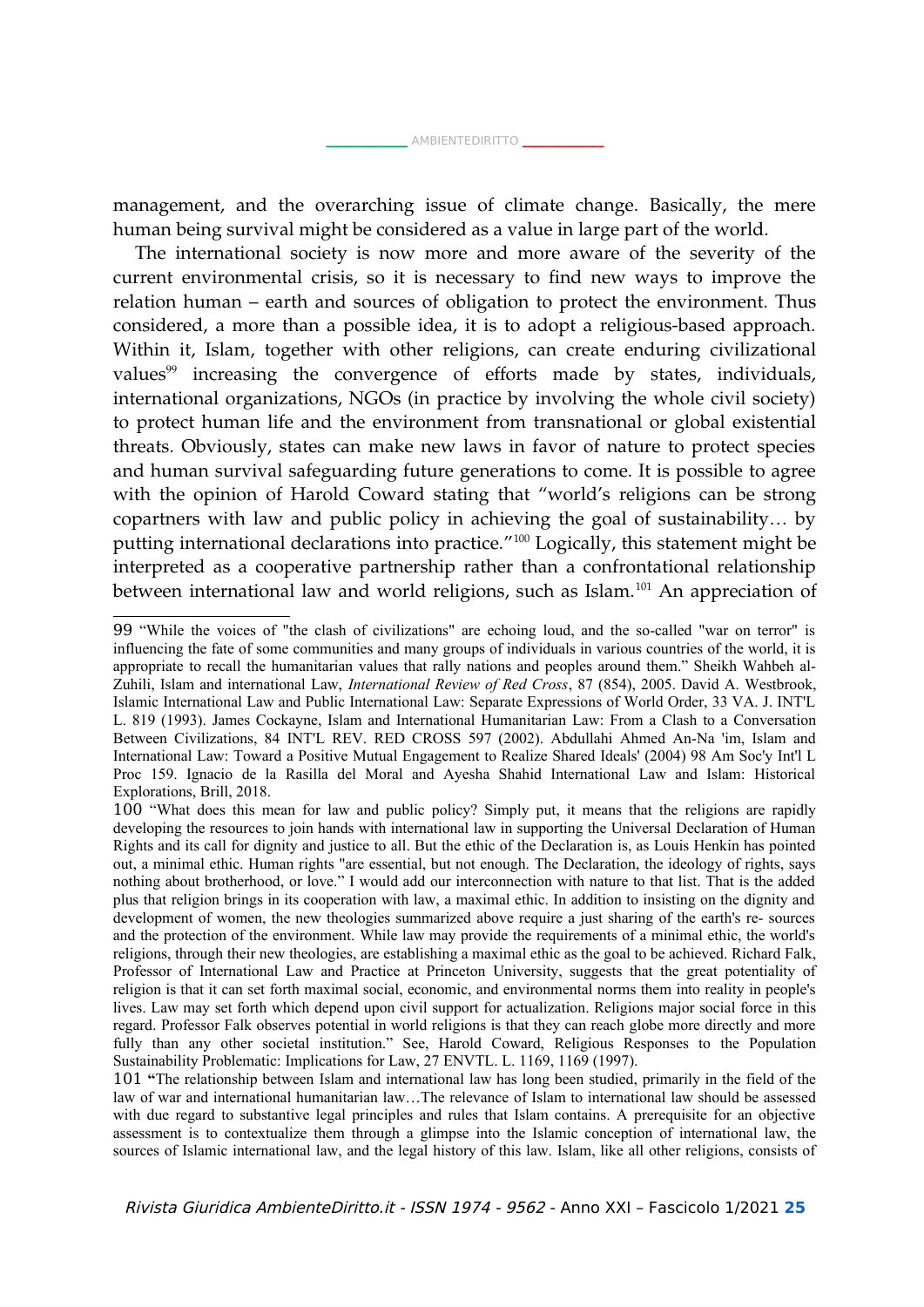the nexus between ecology and Islam shows that faith traditions provide centuries old legal customs<sup>[102](#page-25-0)</sup> and norms for environmental ethics and can consider the understanding of the principles of environmental protection as a universal in nature and, furthermore, have a positive impact on various international law agreements.<sup>[103](#page-25-1)</sup>

Interfaith partnerships could be pioneering in shaping a newfangled emerging global environmental ethics and a common sense of responsibility leading us towards a *religious ecology*[104](#page-25-2) able *inter alia* to put an end to the lack of enforcement of environmental laws worldwide (e.g., the human right to a healthy environment) and generate resilience in people suffering for natural disasters. For instance, in this geological era of Anthropocene, to fully embrace the principle of Khilafah and the global stewardship emphasized by Pope Francis' encyclical document *Laudato Si': On* Care for Our Common House,<sup>[105](#page-25-3)</sup> the international society could move towards a firsthand innovative balance between ecology and economy.<sup>106</sup> And yet, a unique and decent intrinsic relationship between man and nature without the typical temptation

religious norms and practices." see, Said Mahmoudi, Islamic Approach to International Law, Max Planck Foundation for International Peace and the Rule of Law, 2019.

<span id="page-25-0"></span><sup>102</sup> "In connection with the notion of Customary Law as a living law, Satjipto Raharjo puts it as follows: There is a definition of "living law" with "law in action." see R. Sulistyarini et al. (2018) Int. J. Soc. Sc. Manage. Vol. 5, Issue-2: 51-59

<span id="page-25-1"></span><sup>103</sup> "The Islamic law of nations is not part of the dogma of Islam but is the product of a continuing process of juridical speculation by authoritative jurists over the ages. The Islamic law of nations is part of the corpus of Islamic law, just as the original jus gentium was a branch of municipal Roman law. Much has been said of the religious character of Islamic law. Islamic law is a religious law only in the sense that its basic ethical grounds and some of its general principles are to be found in the Quran and the pronouncements of the Prophet. Beyond that, the corpus of Islamic law as it developed over the ages is manmade in the sense that it resulted from the efforts of the jurists of the various schools of law. If civil law can be described as a legislator's law as to its source and common law as a judge's law, then Islamic law is a jurist's law. There is very little that is rigid and immutable in Islamic law." see, Gamal M. Badr "A Survey of Islamic International Law "A Survey of Islamic International Law, Proceedings of the Annual Meeting (American Society of International Law), APRIL 22-24, 1982, Vol. 76 (APRIL 22-24, 1982), pp. 56-61. See, also Virally, Le Principe de Reciprocity dans le Droit Internationale Contemporain, 122 *Recueil des Cours* 1, 51 (1967)

Schacht, Islamic Law in Contemporary States, 8 Am. J. Comp. L. 133, 144 (1959).

<span id="page-25-2"></span><sup>104</sup> "Religions have entered an ecological phase" see Roger S. Gottlieb, Introduction: Religion and Ecology— What is the Connection and Why Does it Matter? in *Oxford Handbook of Religion and Ecology* 4 (Roger S. Gottlieb ed., 2006), available at a

<sup>&</sup>lt;http://www.oxfordhandbooks.com/view/10.1093/oxfordhb/9780195178722.001.0001/oxfordhb-

<sup>9780195178722-</sup>e-1?print=pdf> (accessed 30 December 2020).

<span id="page-25-3"></span><sup>105</sup> Pope Francis, Encyclical Letter, *Laudato si': On Care for Our Common Home* (June 18, 2015),  $\langle \text{http://w2.vatican.va/content/dam/francesco/pdf/encyclicals/document/s/papafrancesco 20150524 enciclica-$ 

laudato-si\_en.pdf> (accessed 30 December 2020). "The call to ecological conversion draws on the profound spiritual idea of conversion, which at its simplest can be described as a radical reorientation of perspective that informs our goals and therefore guides our choices and actions. In the religious tradition, a conversion depicts both a turning point and a journey. The turn is both a turning away from and a turning towards. Paradoxically, this shift in perspective is experienced at the same time as a momentous break, away from deeply entrenched habitual patterns of thought and action, and as a minor adjustment, for in the moment of conversion we merely rediscover our original orientation and destination" see, Ileana M. Porras, *Laudato Si', Pope Francis' Call to Ecological Conversion: Responding to the Cry of the Earth and the Poor–Towards Integral Ecology*, 109 AJIL UNBOUND 136, 136 (2015).